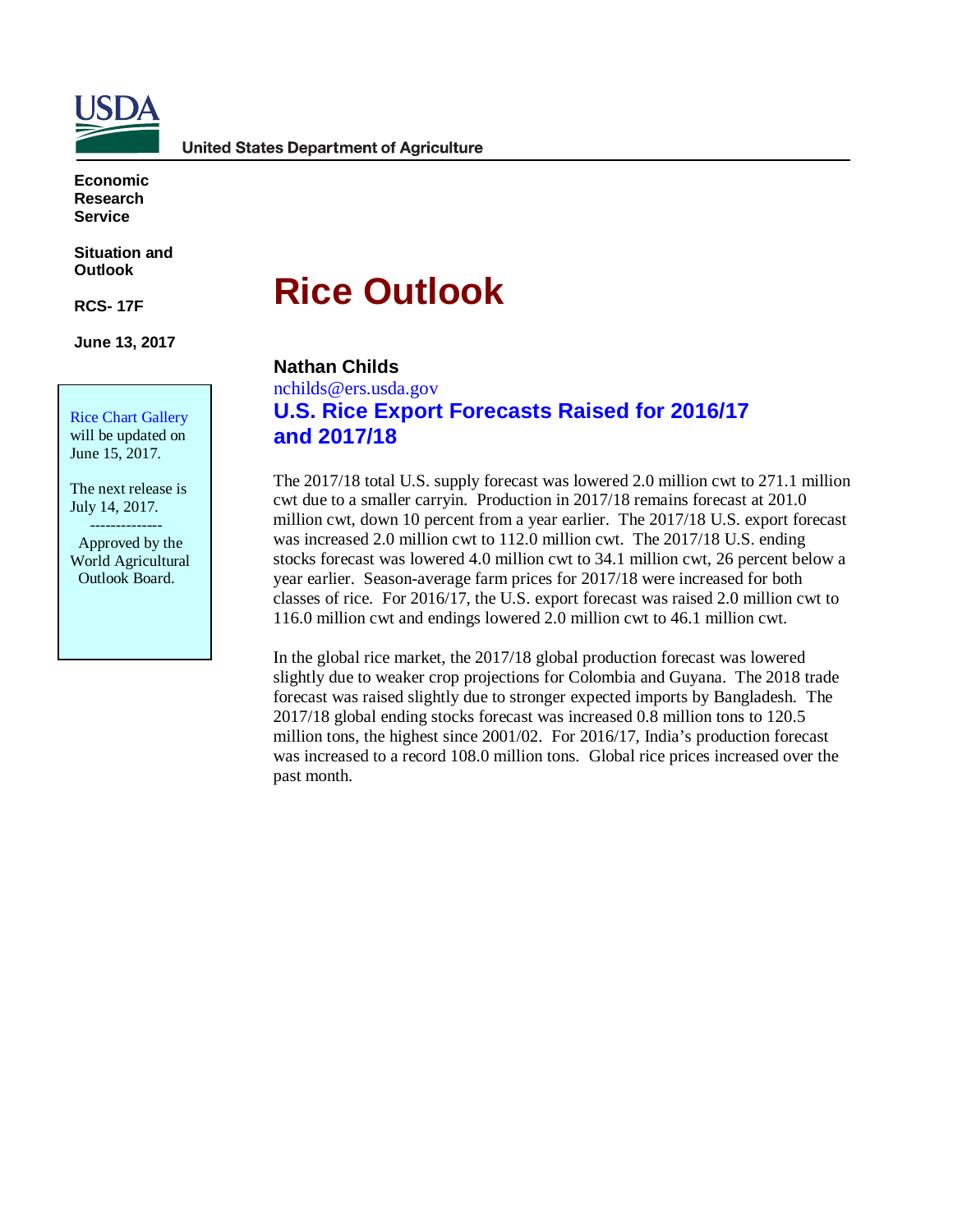## **Domestic Outlook**

#### *U.S. 2017/18 Rice Supplies Are Forecast Below Last Year*

Total U.S. rice supplies in 2017/18 are forecast at 271.1 million cwt, down 2.0 million cwt from the previous forecast and 8 percent smaller than a year earlier. This month's downward revision in total supplies is due to a smaller projected carryin. Long-grain total rice supplies in 2017/18 are forecast at 190.7 million cwt, down 1.0 million cwt from the previous forecast and 9 percent below a year earlier. Total supplies of mediumand short-grain rice are forecast at 77.6 million cwt, down 1.0 million cwt from the previous forecast and 5 percent below a year earlier.

At 46.1 million cwt, the 2017/18 beginning stocks forecast is 2.0 million cwt below the previous forecast and 1 percent below a year earlier. Long-grain beginning stocks are forecast at 27.7 million cwt, down 1.0 million cwt from the previous forecast but 22 percent above a year earlier and the highest since 2011/12. Combined medium- and short-grain beginning stocks are forecast at 15.6 million cwt, down 1.0 million cwt from the previous forecast and 25 percent below a year earlier.

U.S. imports in 2017/18 remain forecast at 24.0 million cwt, down 2 percent from a year earlier. Thailand is the largest supplier of rice to the United States, shipping mostly its jasmine rice—a premium aromatic rice—and much smaller amounts of glutinous rice. India and Pakistan are typically the next largest suppliers, shipping their premium basmati rice. Long-grain imports remain projected at 21.0 million cwt, more than 2 percent above a year earlier. Medium- and short-grain imports remain projected at 3.0 million cwt, unchanged from a year earlier.

The 2017/18 U.S. rice crop remains forecast at 201.0 million cwt, down 10 percent from a year earlier. The expected production decline is due to a 17-percent reduction in planted area to 2.6 million acres. The 2017/18 area forecast is from the March planting intentions reported by NASS. The 2017/18 yield remains projected at a record 7,716 pounds per acre, an increase of 7 percent from a year earlier. The 2017/18 yield forecast is based on long-term yield trends by class

Impacts from the severe flooding that began at the end April and continued through most of May in much of the South—most importantly in Arkansas and Missouri—have not been factored into the 2017/18 area or yield forecasts. The first survey of actual plantings of the 2017/18 rice crop will be reported in the June *Acreage* report to be released on June 30. The first USDA objective yield forecast for the 2017/18 U.S. rice crop, including State yields, will be reported in the August *Crop Production* report to be released on August 10.

Long-grain production remains forecast at 142.0 million cwt, down 15 percent from a year earlier. Almost all U.S. long-grain rice is grown in the South, with the Delta accounting for the largest share of the region's rice production. Combined medium- and short-grain U.S. production remains projected at 59.0 million cwt, up 2 percent from a year earlier. The bulk of the U.S. medium- and short-grain crop is grown in California. This winter, Northern California experienced severe flooding from extremely heavy rains and reported historic high levels of snowpack in the mountains. Any impacts on California rice plantings from the winter flooding and the spring snowmelt will be reflected in the June *Acreage* report.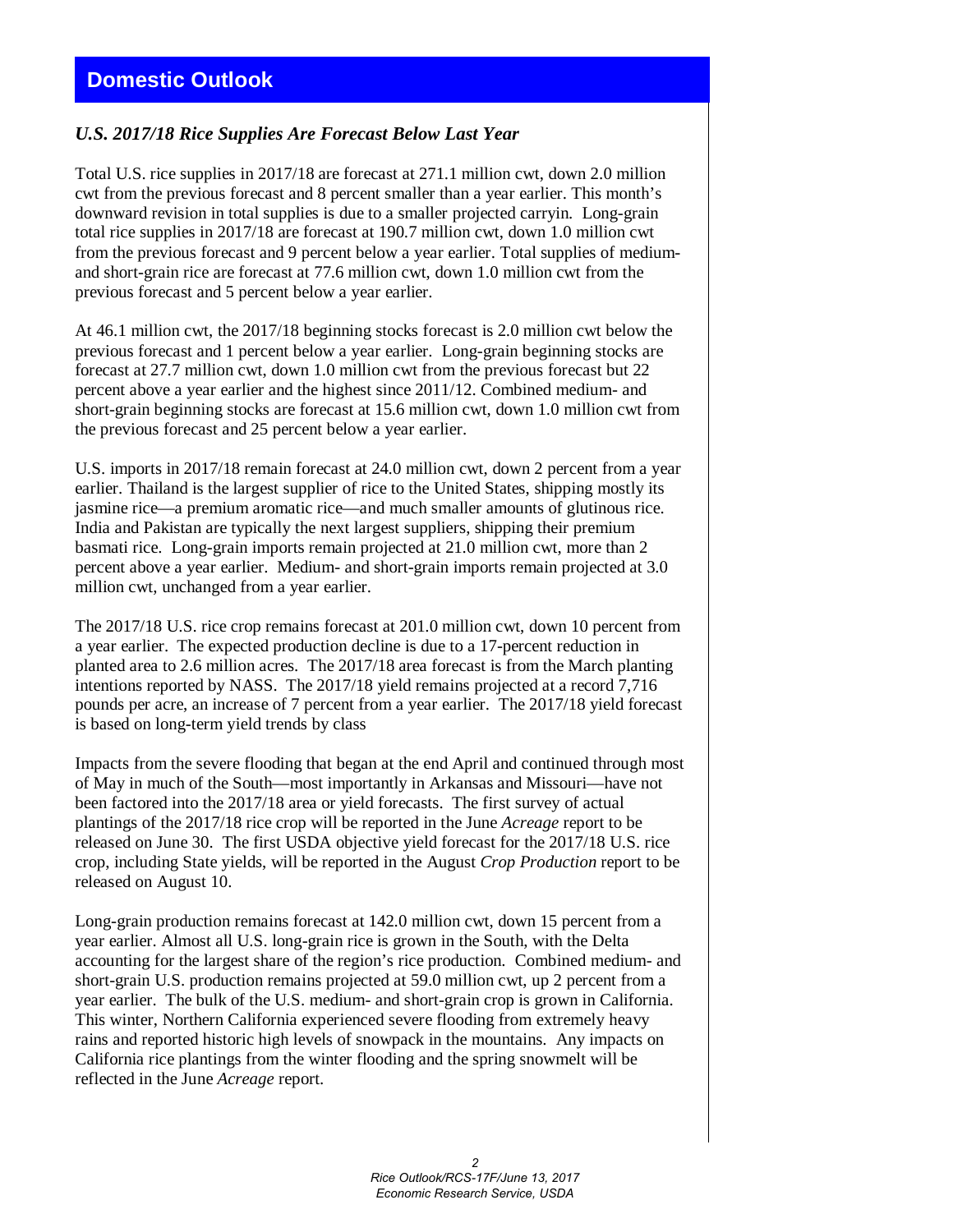#### *California Crop Progress Behind Normal; Crop Conditions Lower than Last Year in Arkansas, Mississippi, and Missouri*

By June 11, progress of the 2017/18 U.S. rice crop was still behind normal, with California accounting for almost all of the slower progress. For the week ending June 11, emergence of the 2017/18 crop was complete in Arkansas, Louisiana, and Texas and nearly complete in Mississippi, typical to slightly ahead of normal for these four States, despite substantial flooding in much of the Delta. In Missouri, 94 percent of the 2017/18 crop had emerged by June 11, 3 percentage points behind the State's 5-year average. Like Arkansas, Missouri received substantial flooding in May that slowed crop progress. In California, just 65 percent of the 2017/18 crop had emerged by June 11, well behind the State's 5-year average of 89 percent. The slower than normal pace is largely due to heavy winter rains and abnormal snowmelt that delayed planting.

For the week ending June 11, 68 percent of the U.S. 2017/18 rice crop was rated in good or excellent condition, up 2 percentage points from a week earlier and up 1 percentage point from a year earlier. In both 2016/17 and 2017/18, much of the Southern U.S. crop was adversely impacted by weather early in the crop year. The share of the 2017/18 U.S. crop rated in poor or very poor condition declined from 9 percent for the week ending June 4 to 7 percent for the week ending June 11, below the 11 percent reported a year earlier. Despite these slight overall improvements, conditions vary by State.

In Arkansas, 61 percent of the 2017/18 rice crop was reported in good or excellent condition for the week ending June 11, up from 55 percent a week earlier and well above just 49 percent reported for the week ending May 21. However, 11 percent of the Arkansas crop remains in poor or very poor condition for the week ending June 11, down from 14 percent a week earlier and 20 percent from the week ending May 21. In nearby Missouri, some rice was rated in poor or very poor condition as well. For the week ending June 11, 10 percent of Missouri's 2017/18 rice crop was rated in poor or very poor condition, up from 9 percent a week earlier and 8 percent for the week ending May 21. Both States received substantial flooding from the end of April into May. In Mississippi, 60 percent of the 2017/18 crop was rated in good or excellent condition for the week ending June 11, down from 64 percent a week earlier and 79 percent for the week ending May 21. Like the rest of the Delta, Mississippi has received substantial rainfall this spring that has hindered normal operations.

Crop conditions on the Gulf Coast are a little better than in the Delta. In Louisiana, 6 percent of the 2017/18 crop was rated in poor or very poor condition for the week ending June 11, down from 8 percent a week earlier but up from 4 percent for the week ending May 21. About 73 percent of the Louisiana crop was rated in good or excellent condition for the week ending June 11, little changed from a week earlier or the week ending May 21. Much of the State has received substantial rainfall this spring. In Texas, 65 percent of the 2017/18 crop was rated in good or excellent condition for the week ending June 11, down from 78 percent a week earlier. None of the Texas rice crop was rated in poor or very poor condition for the week ending June 11, almost unchanged since the week ending May 21. California reported the highest crop conditions ratings, with 90 percent rated in good or excellent condition for the week ending June 11, unchanged from a week earlier but less than the 100 percent reported for the week ending May 21.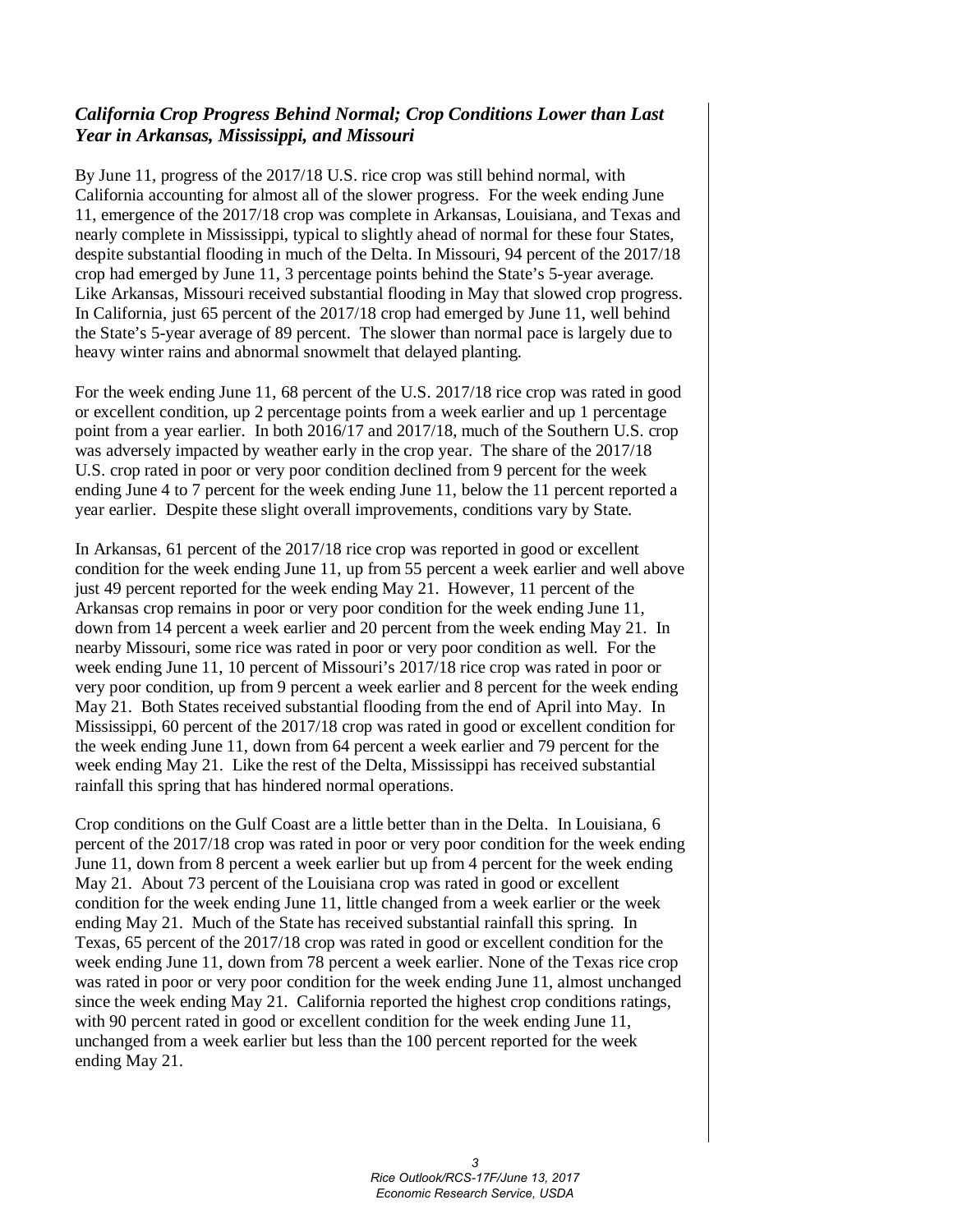### *U.S. Export Forecast for 2017/18 Raised 2.0 Million Cwt to 112.0 Million Cwt*

Total use of U.S. rice in 2017/18 is projected at 237.0 million cwt, up 2.0 million from the previous forecast but more than 4 percent below a year earlier. Both domestic use (including a residual component) and exports in 2017/18 are projected to be smaller than a year earlier. At 125.0 million cwt, total domestic and residual use in 2017/18 is forecast to drop 5 percent from a year earlier. Long-grain domestic and residual use remains projected at 95.0 million cwt, 7 percent below a year earlier. Medium- and short-grain domestic use remains projected at 30.0 million cwt, unchanged from a year earlier.

Total U.S. rice exports in 2017/18 are projected at 112.0 million cwt, up 2.0 million cwt from the previous forecast but more than 3 percent below the year-earlier revised forecast. Rough rice exports are projected at 44.0 million cwt, down 1.0 million from the previous forecast and 1.0 million cwt below the year-earlier revised forecast. Roughrice exports are projected to be the second highest on record in 2017/18. The 1.0 million cwt downward revision in U.S. rough-rice exports was based on substantial corrections in U.S. shipments to El Salvador for 2015/16 and 2016/17. This continued-strong U.S. rough-rice export forecast for 2017/18 is based on expectations of another year of solid sales to Mexico, South America, Central America, and the Mediterranean.

U.S. milled exports (combined milled and brown rice exports on a rough basis) are projected at 68.0 million cwt, up 3.0 million cwt from the previous forecast but down 4 percent from the year- earlier revised forecast. The upward revision in the U.S. milled rice forecast for 2017/18 is based on recent stronger sales, mostly to the Middle East and the Caribbean, that are expected to continue into the 2017/18 market year.

By class, long-grain exports are projected at 77.0 million cwt, up 1.0 million cwt from the previous forecast, but 4 percent below a year earlier. The projected decline in U.S. long-grain exports in 2017/18 is based on tighter supplies and higher prices. Mediumand short-grain exports are projected at 35.0 million cwt, up 1.0 million cwt from the previous forecast but 3 percent below a year earlier. Northeast Asia, primarily Japan, South Korea, and Taiwan, is again expected to be the largest market for U.S. mediumand short-grain rice. These purchases are nearly all made as part of WTO agreements. North Africa and the Middle East account for most of the remaining U.S. medium- and short-grain exports. Canada and Oceania purchase much smaller amounts.

U.S. 2017/18 ending stocks are projected at 34.1 million cwt, down 4.0 million cwt from the previous forecast and 26 percent below a year earlier. The ending stocks-to-use ratio is projected at 14.4 percent, down from 18.6 percent a year earlier. Long-grain ending stocks are forecast at 18.7 million cwt, down 2.0 million from the previous forecast and almost 33 percent below a year earlier. The long-grain stocks-to-use ratio is forecast at 10.8 percent, down from 15.2 percent a year earlier. Medium- and short-grain ending stocks are forecast at 12.6 million cwt, down 2.0 million cwt from the previous forecast and 19 percent below a year earlier. The medium- and short-grain stocks-to-use ratio is forecast at 19.3 percent, down from 23.6 million cwt a year earlier.

#### *U.S. Season-Average Farm Price Forecasts Raised for 2017/18*

The 2017/18 long-grain season-average farm price (SAFP) is projected at \$10.50-\$11.50 per cwt, up 30 cents on both ends from the previous forecast and higher than the revised \$9.50-\$9.70 in 2016/17. The mid-point of the 2016/17 long-grain SAFP was lowered 10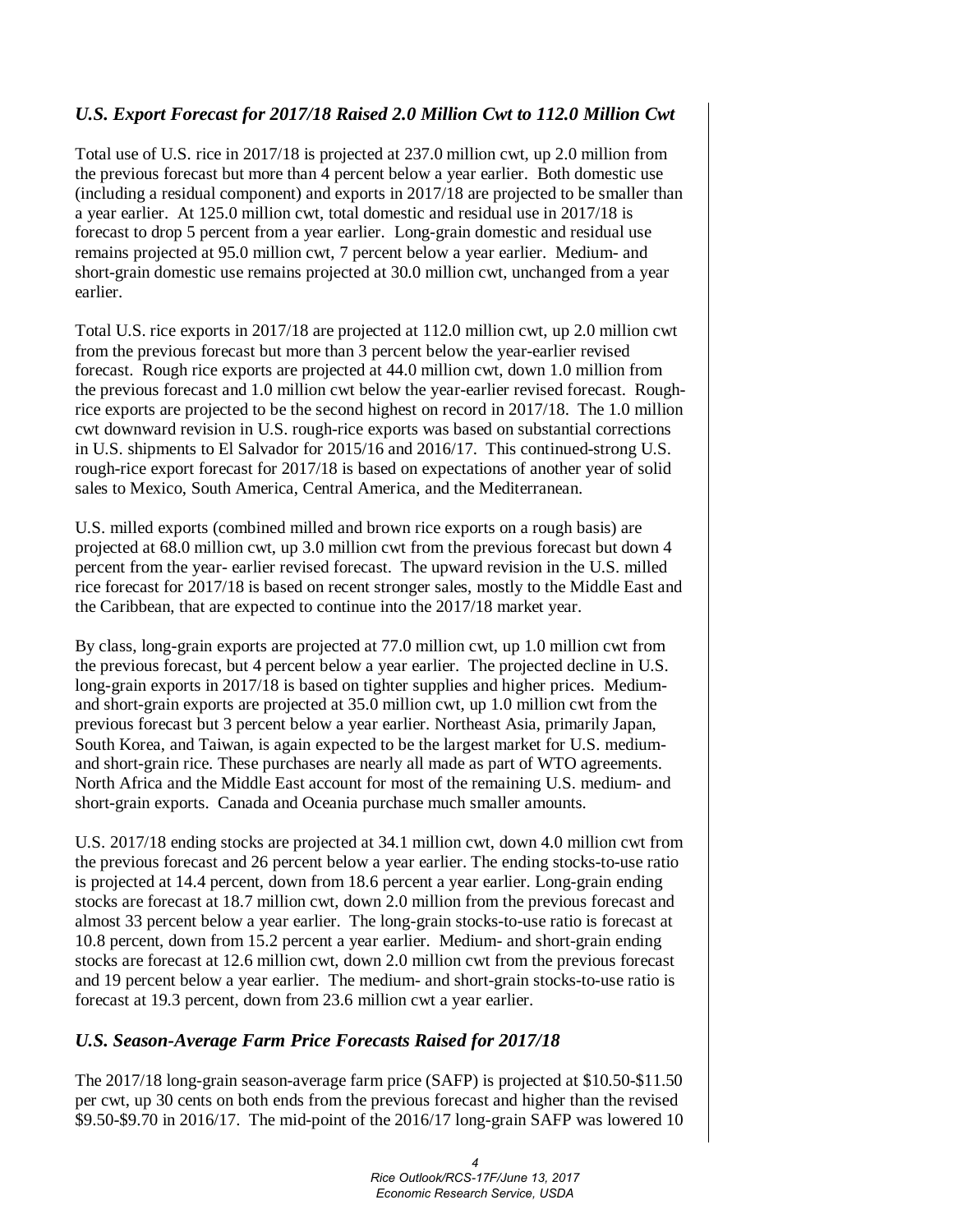cents this month and the range tightened. The slight downward revision was based on cash prices through April reported by NASS and expectations regarding prices the remainder of the market year. The year-to-year expected increase in U.S. long-grain prices in 2017/18 is based on higher global prices and tighter U.S. supplies.

The California medium- and short-grain 2017/18 SAFP remains forecast at \$13.10- \$14.10, compared with \$13.10-\$13.70 in 2016/17. The southern medium- and shortgrain 2017/18 SAFP is forecast at \$10.80-\$11.80 per cwt, an increase of 30 cents on both the high and low ends of the range and up from \$9.90-\$10.10 a year earlier. The 2017/18 U.S. medium- and short-grain SAFP is forecast at \$12.40-\$13.40 per cwt, up 10 cents on both ends, compared with \$12.10-\$12.70 in 2016/17. The 2017/18 all rice SAFP is projected at \$11.00-\$12.00 per cwt, up 30 cents on both the high and low ends of the range from the previous forecast and higher than the revised \$10.20-\$10.40 a year earlier.

In May, USDA reported a long-grain monthly average cash price for April of \$9.15 per cwt, down 24 cents from March and the lowest since USDA first reported monthly cash prices by class in August 2008. The California April medium- and short-grain cash price was reported at \$13.20 per cwt, up 70 cents from March. The Southern medium- and short-grain price was reported at \$10.10 per cwt in April, down 20 cents from March. The April U.S. medium- and short-grain price was reported at \$12.60 per cwt, up 70 cents from March. The all-rice April price was reported at \$9.87 per cwt, down 10 cents from March.

#### *U.S. 2016/17 Export Forecasts Raised; Ending Stocks Lowered*

There were no supply side changes to the 2016/17 U.S. balance sheet. On the use side, the 2016/17 U.S. export forecast was raised 2.0 million cwt to 116.0 million cwt, 8 percent larger than a year earlier and the second highest on record. Rough rice exports for 2016/17 were lowered 2.0 million cwt to 45.0 million cwt, primarily due to substantial corrections to Census monthly shipment data for El Salvador in 2016. Despite this month's downward revision, U.S. rough-rice exports in 2016/17 are projected to be the highest on record. The 2016/17 milled rice export forecast was raised 4.0 million cwt to 71.0 million cwt, largely based on stronger than expected sales through late May to the Caribbean and the Middle East.

The U.S. 2016/17 long-grain export forecast was raised 1.0 million cwt to 80.0 million cwt, up 5 percent from the year-earlier revised estimate. The 2016/17 medium- and short-grain export forecast was raised 1.0 million cwt to 36.0 million cwt, up 5 percent from a year earlier and the highest since the 1980/81 record. The revisions to the 2016 El Salvador shipment data also reduced the 2015/16 U.S. total, rough-rice, and long-grain export forecasts by 0.55 million cwt. The 2015/16 lower export forecast was offset by an increased domestic and residual estimate.

All-rice ending stocks for 2016/17 were lowered 2.0 million cwt to 46.1 million cwt, almost 1 percent below a year earlier. The 2016/17 long-grain ending stocks forecast was lowered 1.0 million cwt to 27.7 million cwt, 22 percent higher than in 2015/16. Combined medium- and short-grain 2016/17 ending stocks were reduced 1.0 million cwt to 23.6 million cwt, 31 percent smaller than a year earlier.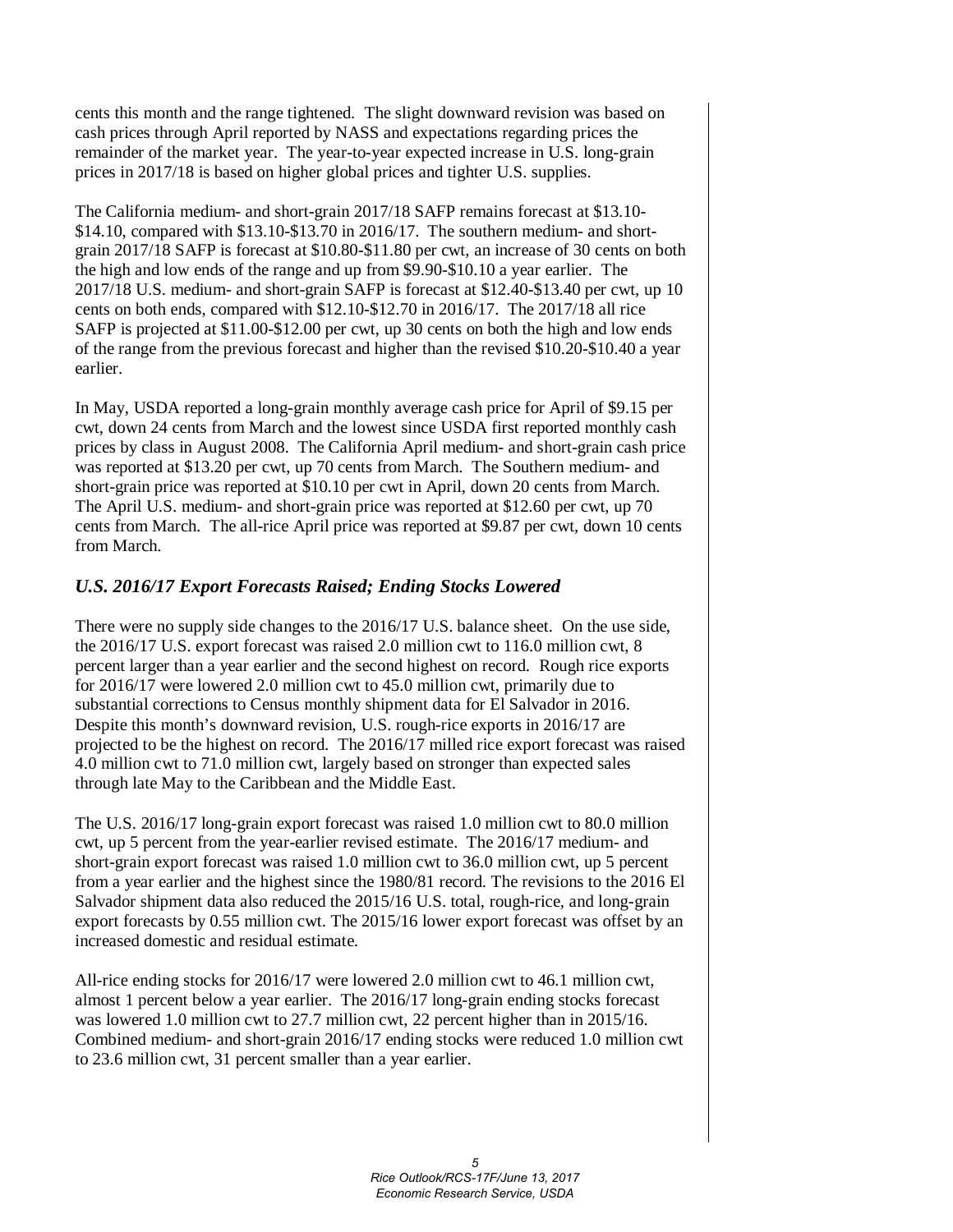### *South America's 2017/18 Production Forecast Lowered, India's 2016/17 Crop Boosted*

Global rice production in 2017/18 is forecast at 481.0 million tons (milled basis), down less than 0.3 million tons from the previous forecast and 2.1 million tons below the yearearlier record. South Asia, North America, and North Africa account for almost all of the expected decline in global rice production in 2017/18, with India reporting the largest decline. In contrast, production is projected to be higher in Southeast Asia in 2017/18, mostly due to continued recovery from severe drought in Thailand. Little change in production is projected for the remaining regions, with China, India, Indonesia, Bangladesh, and Vietnam remaining the top producing countries.

There were just two production revisions for 2017/18 this month, both in South America. First, Colombia's 2017/18 production was lowered 172,000 tons to 1.6 million tons due to a 50,000-hectare reduction in harvested area to 500,000 hectares. Area was reduced by severe flooding in several rice growing areas. Colombia's production is projected to be 7 percent below 2016/17 production. Although a regular rice importer, production typically accounts for 80 to 90 percent of Colombia's domestic use. The United States is a major supplier of rice to Colombia.

Second, Guyana's 2017/18 production forecast was lowered 85,000 tons to 605,000 tons due to lower area and a slightly weaker yield. Despite this month's downward revision, Guyana's rice production in 2017/18 is up 8 percent from a year earlier but remains well below the 2015/18 record of 688,000 tons. The harvest of the 2017 first-season rice crop is over, with area reported up 25 percent from last year's low level. The first crop developed normally and had no major losses due to abnormal weather or pest infestations. The planting of the second season rice crops began this month. The entire 2017/18 rice crop in Guyana is harvested in calendar year 2017. Guyana exports about three-fourths of its crop, mostly to markets in Latin America.

The 2016/17 global production forecast was raised 1.6 million tons to a record 483.1 million tons, up more than 2 percent from a year earlier. The largest production revision was a 1.5-million-ton increase in India's 2016/17 production estimate to a record 108.0 million tons, a result of a much higher yield. Production is up more than 3 percent from a year earlier. The substantial increase in India's 2016/17 production is the result of a larger kharif crop reported by the Government of India in its recently released *Third Advanced Estimate*. In 2016, a normal monsoon supported timely planting, lower incidence of pest and diseases, and fewer untimely rains at harvest. The relatively higher share of high-yielding, non-Basmati rice compared to the lower yielding Basmati rice supported higher rice production in the north Indian states (Punjab, Haryana and Uttar Pradesh). The timely withdrawal of the 2016 monsoon and absence of floods and cyclonic storms during the kharif harvest supported larger production in eastern and coastal India as well.

There were two smaller revisions this month, both in South America. First, Colombia's 2016/17 rice production estimates was raised 68,000 tons to 1.72 million tons due to a higher yield forecast. The area estimate was actually lowered. Production was up 23 percent from the year-earlier El Nino-reduced crop. Second, Uruguay's 2016/17 crop estimate was lowered 11,000 tons to 955,000 tons due to a weaker yield and slightly less area. The crop experienced dryness early in the year despite later rains. Uruguay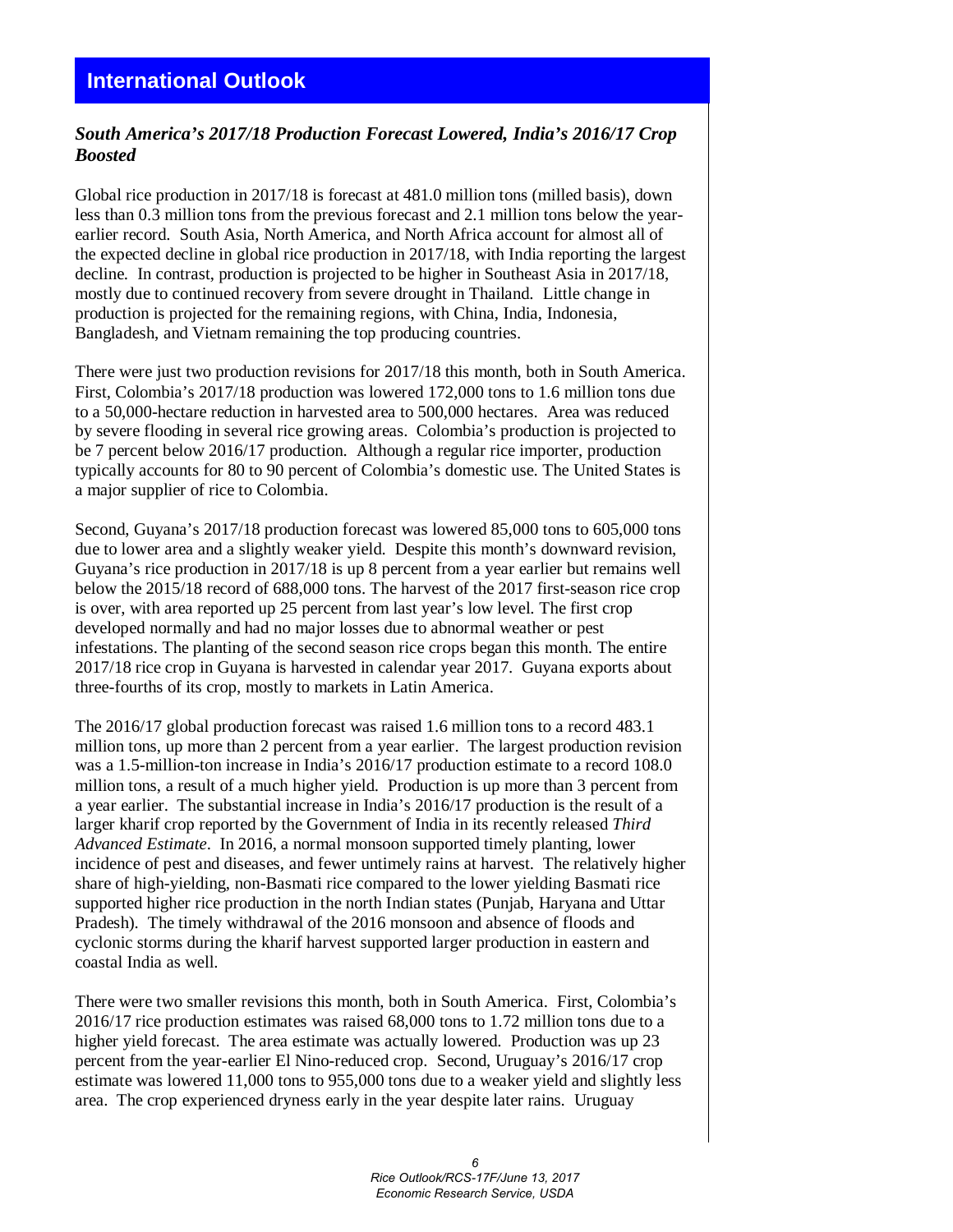exports most of its rice crop, with shipments to the Middle East, Europe, Sub-Saharan Africa, and Latin America.

Global consumption (including post-harvest losses) in 2017/18 is projected at a record 479.7 million tons, down 0.4 million tons from the previous forecast but up 0.1 million tons from 2016/17. The 2017/18 downward revision in global consumption is due to a smaller estimate for unaccounted imports in 2017/18. Global unaccounted imports are added to the summation of annual consumption estimates by country to yield global consumption. On an annual basis, a 0.5 million ton increase in India's 2017/18 consumption is nearly offset by expectations of smaller consumption in the United States, Nigeria, Japan, and South Korea.

Global ending rice stocks in 2017/18 are projected at 120.5 million tons, up 0.8 million tons from the previous forecast and 1.3 million tons higher than 2016/17. These are the largest global ending stocks since 2001/02. China accounts for most of the expected increase in global ending stocks in 2017/18, with its ending stocks projected at 75.7 million tons, also the highest since 2001/02. China accounts for more than 60 percent of global ending stocks. In contrast, ending stocks in 2017/18 are projected smaller in India, Thailand, and the United States. The global stocks-to-use ratio for 2017/18 is projected at 25.1 percent, up slightly from a year ago, the highest since 2002/03 and the fourth consecutive year of increase.

#### *Global Trade Is Projected To Increase in 2018; U.S. Export Forecast Raised*

Global trade for 2018 is projected at 42.3 million tons, up 50,000 tons from the previous forecast and 0.4 million above a year earlier. Global trade in 2018 is projected to be the third highest on record. In 2018, increased shipments from Australia, Burma, China, Egypt, Pakistan, and Vietnam are projected to more than offset smaller shipments from Argentina, Brazil, India, and the United States. Among importers, larger purchases by Cote d'Ivoire, Cuba, Iran, Iraq, Madagascar, the Philippines, Saudi Arabia, Senegal, Sierra Leone, and the United Arab Emirates are projected to more than offset reduced imports by Bangladesh, China, Egypt, Laos, and Sri Lanka.

There was only one 2018 export revision this month. The U.S. 2018 export forecast was raised 50,000 tons to 3.55 million tons, still 50,000 tons below the 2017 revised forecast. The upward revision was based on a stronger pace of sales this year.

There were just two 2018 import revisions. Bangladesh's 2018 import forecast was raised 100,000 tons to 400,000 tons to offset flooding losses and to increase stocks. In response to severe flooding this spring, the Government of Bangladesh announced it will import 600,000 tons of rice and is beginning to source rice from Vietnam, a country with which it recently signed a memorandum of understanding. Typically, Bangladesh imported parboiled rice from India, but Vietnam's prices are currently more competitive. Second, El Salvador's 2018 import forecast was lowered 15,000 tons based on substantial correction in U.S. export data. The United States supplies the bulk of El Salvador's rice imports. Imports account for the bulk of El Salvador's rice consumption.

The 2017 global trade forecast was raised 0.5 million tons to 41.7 million tons, up 1.4 million from a year earlier. The largest 2017 export revision was a 0.5-million ton increase in India's exports to 10.5 million tons based on recent strong sales to the Middle East and Africa. India is projected to remain the largest rice exporter in 2017, a position it has held since 2015. The remaining export revisions were in the Western Hemisphere.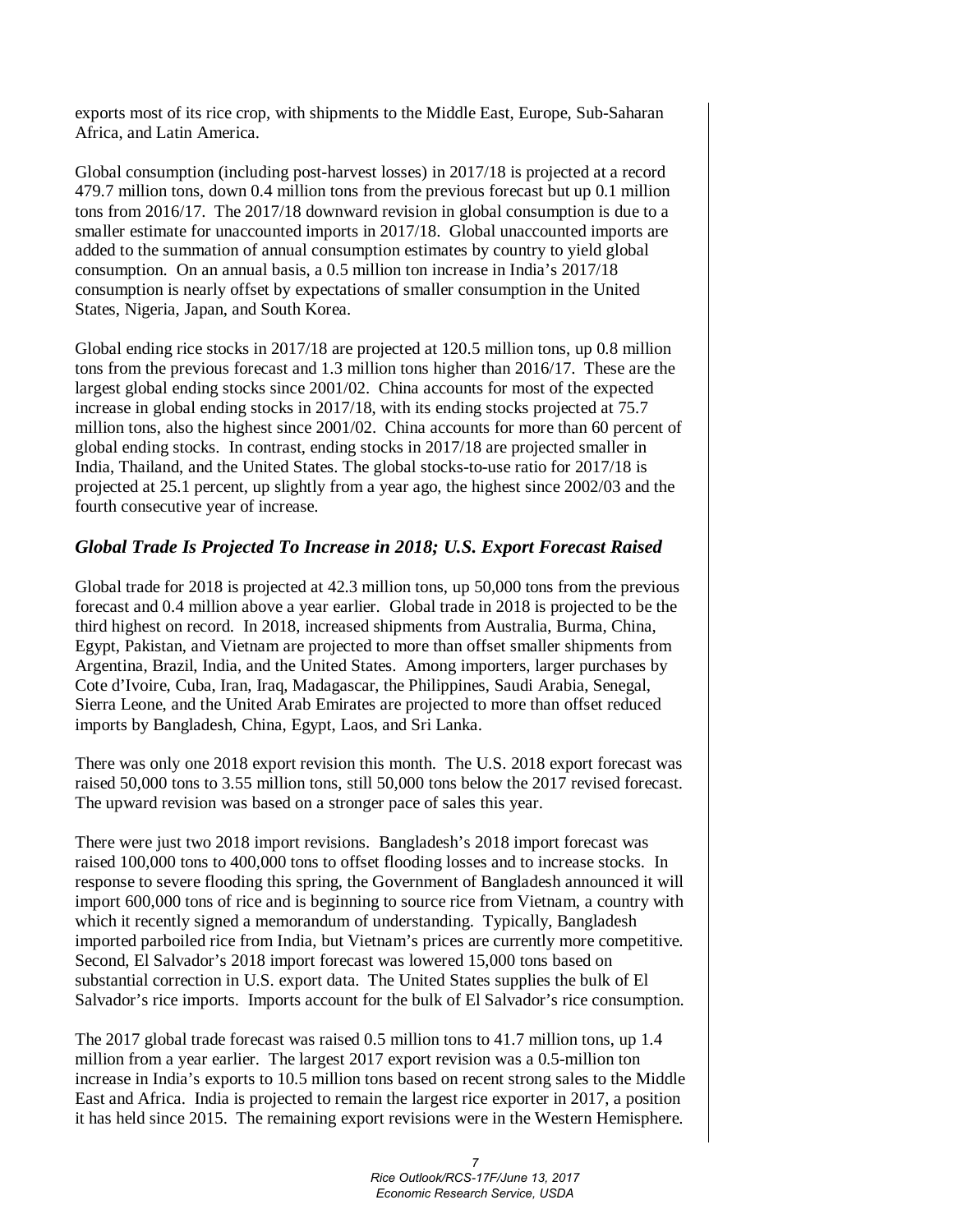U.S. 2017 exports are projected at 3.6 million tons, up 50,000 tons from the previous forecast and 6 percent larger than a year earlier, the highest since 2010. The upward revision was based on a stronger than expected pace of sales, particularly to Latin America and the Middle East. Mexico's 2017 exports were raised 48,000 tons to 50,000 tons based on sales to Venezuela. Mexico typically exports very little rice and is one of the largest rice importers in the Western Hemisphere. Mexico's exports are expected to decline to the more typical level of just 2,000 tons 2018. Finally, El Salvador's export forecast was halved from 10,000 tons to 5,000 tons based on recent sales.

There were two 2017 upward revision in imports, both in South Asia and both the result of adverse weather. First, Bangladesh's 2017 import forecast was raised 450,000 tons to 600,000 tons based on flood damage and stock building. Bangladesh's rice imports are up from just 35,000 tons in 2016. While once a major importer, Bangladesh is nearly self-sufficient in rice, with imports now less than 2 percent of consumption. Shri Lanka's 2017 rice import forecast was raised 200,000 tons to 400,000 tons as Sri Lanka imports more rice to offset is extremely weak 2015/16 crop, the smallest since 2007/08. India and Pakistan supply most of Sri Lanka's rice imports.

#### *Price Quotes in the Global Market Continue To Rise*

Prices for most grades of Thailand's regular-milled white rice have increased around 11- 14 percent over the past month, mostly due to new inquiries from buyers and a stronger baht. Prices have risen for 5 consecutive weeks and are the highest since October 2014.

Prices for Thailand's 100-percent Grade B milled white rice were quoted at \$447 per ton for the week ending June 5, up \$45 from the week ending May 8. Prices are up \$68 per ton since the first week of January. Prices for Thailand's parboiled 5-percent brokens a specialty rice—were quoted at \$436 per ton for the week ending June 5, up \$42 from the week ending May 8. Thailand's premium jasmine rice (also a specialty rice) was quoted at \$685 per ton for the week ending June 5, up \$44 from the week ending May 8. All price quotes for Thailand's rice are from the *Weekly Rice Price Update* reported by the U.S. Agricultural Office in Bangkok.

Price quotes for Vietnam's high-quality 5-percent-broken kernels were \$372 per ton for the week ending May 30, up \$20 from the week ending May 9. Vietnam's prices have risen largely due to increased demand from the Philippines, Bangladesh, Sub-Saharan Africa, and China. For the week ending May 30, Vietnam's prices were \$47 below price quotes for similar grades of Thailand's rice, up from \$33 for the week ending May 9. Vietnam's rice typically sells at prices \$20-\$40 per ton below prices for comparable grades of Thailand's rice.

U.S. prices for long-grain milled rice rose over the past month as well, likely a response to rising global prices and strong sales, mostly to core markets such as Canada, Haiti, and Saudi Arabia. For the week ending May 30, prices for high-quality U.S. Southern long-grain rice (No. 2, 4-percent brokens, bagged, free on board (fob) vessel, U.S. Gulfport) were quoted at \$500 per ton, up \$25 from the week ending May 9. The U.S. price difference over Thailand's 100-percent Grade B milled rice was \$64 per ton, down from \$73 a month earlier and from \$83-\$88 in early April. Prices for U.S. long-grain rough-rice (bulk, fob vessel, New Orleans) were quoted at \$255 per ton for the week ending May 30, up \$15 from the week ending May 9 and the highest since October 2016. U.S. long-grain rough-rice exports have been very strong this year.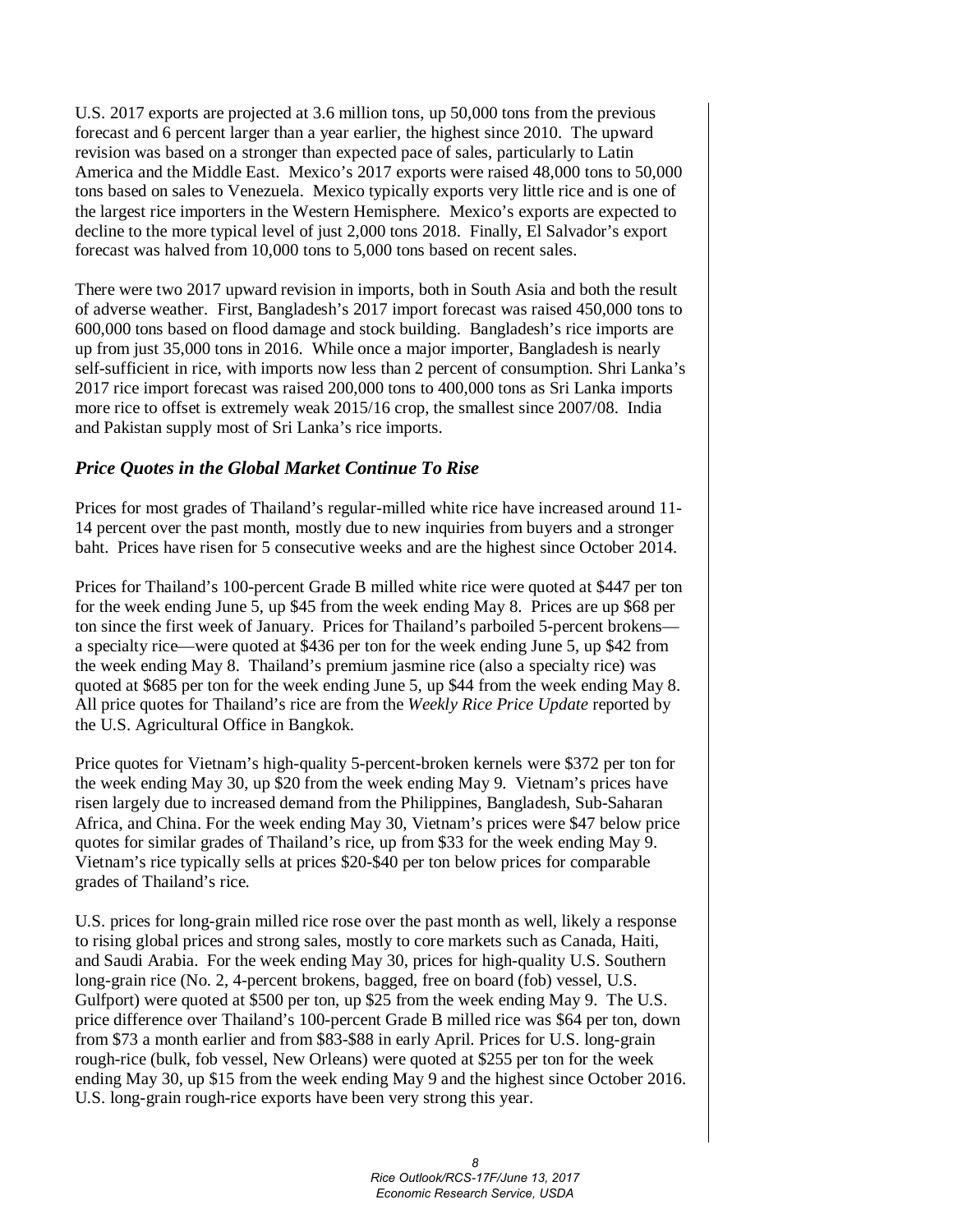Price quotes for California medium-grain milled rice (No. 1, 4-percent brokens, sacked, free on board, domestic mill) have increased over the past month. For the week ending May 30, prices were quoted at \$613 per ton, up \$18 from the week ending May 9. Export prices for California medium-grain milled-rice (4-percent brokens, sacked, on board vessel in Oakland) are quoted at \$710 per ton for the week ending May 30, up \$60 from the week ending May 9. Price quotes for Vietnam, U.S. long- and medium-grain milled-rice, and U.S. rough-rice export prices are from the weekly *Creed Rice Market Report.*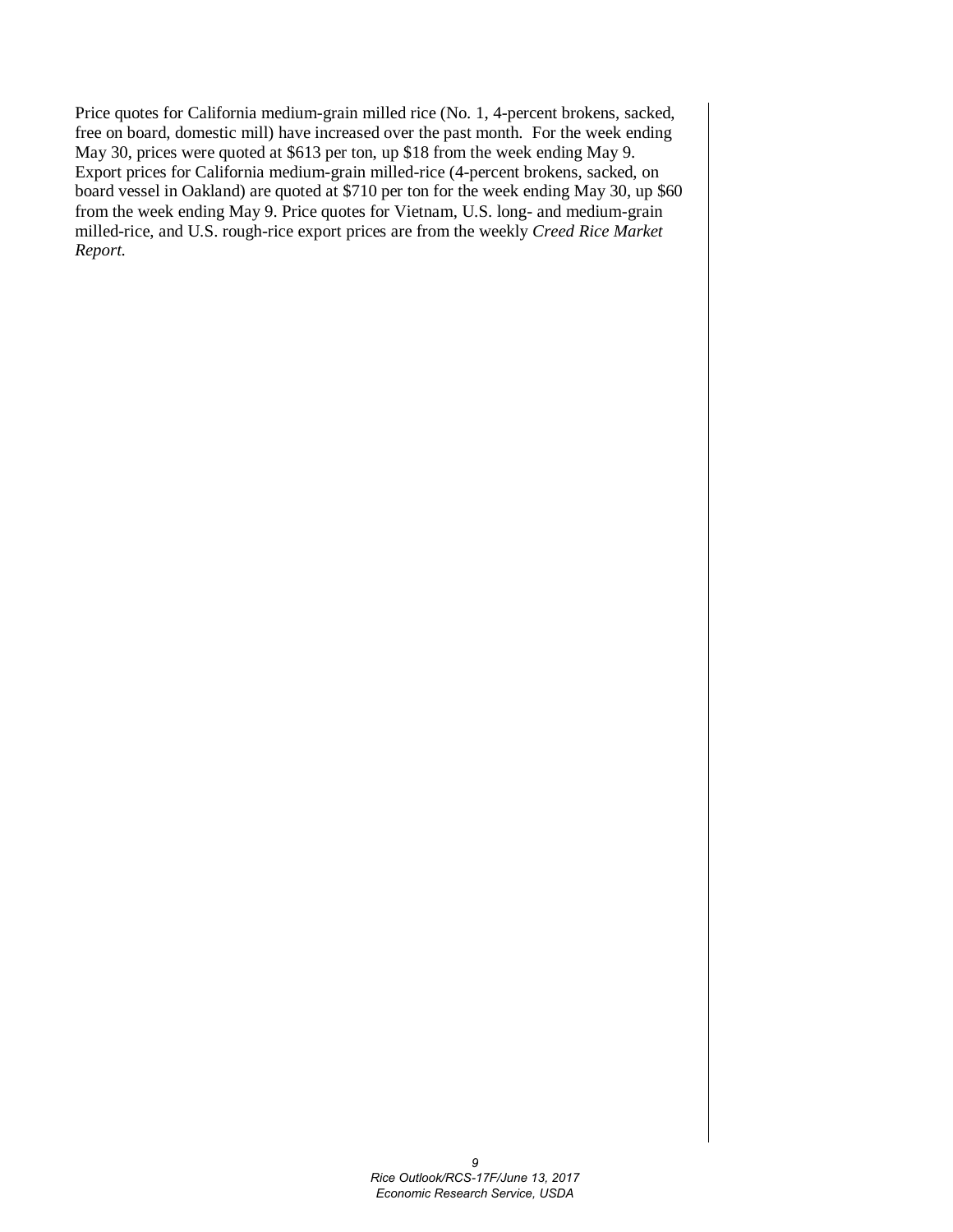#### **Contact Information**

Nathan Childs (domestic), (202) 694-5292, [nchilds@ers.usda.gov](mailto:nchilds@ers.usda.gov) Beverly Payton (Web Publishing), (202) 694-5165, [bpayton@ers.usda.gov](mailto:bpayton@ers.usda.gov)

#### **Subscription Information** Subscribe to ERS e-mail notification service at <http://www.ers.usda.gov/subscribe-to-ers-e-newsletters.aspx> to receive timely notification of newsletter availability.

#### *Data*

#### *Rice Monthly Tables*

[http://www.ers.usda.gov/publications/?page=1&topicId=0&authorId=0&seriesCode](http://www.ers.usda.gov/publications/?page=1&topicId=0&authorId=0&seriesCode=RCS&sort=CopyrightDate&sortDir=desc) [=RCS&sort=CopyrightDate&sortDir=desc](http://www.ers.usda.gov/publications/?page=1&topicId=0&authorId=0&seriesCode=RCS&sort=CopyrightDate&sortDir=desc)

*Rice Chart Gallery*  <http://www.ers.usda.gov/data-products/rice-chart-gallery/>

#### *Related Websites*

#### Rice Outlook

[http://www.ers.usda.gov/publications/?page=1&topicId=0&authorId=0&seriesCode](http://www.ers.usda.gov/publications/?page=1&topicId=0&authorId=0&seriesCode=RCS&sort=CopyrightDate&sortDir=desc) [=RCS&sort=CopyrightDate&sortDir=desc](http://www.ers.usda.gov/publications/?page=1&topicId=0&authorId=0&seriesCode=RCS&sort=CopyrightDate&sortDir=desc) Rice Topic <http://www.ers.usda.gov/topics/crops/rice/> WASDE <http://usda.mannlib.cornell.edu/MannUsda/viewDocumentInfo.do?documentID=1194> Grain Circular [http://www.fas.usda.gov/grain\\_arc.asp](http://www.fas.usda.gov/grain_arc.asp)

The U.S. Department of Agriculture (USDA) prohibits discrimination in all its programs and activities on the basis of race, color, national origin, age, disability, and, where applicable, sex, marital status, familial status, parental status, religion, sexual orientation, genetic information, political beliefs, reprisal, or because all or a part of an individual's income is derived from any public assistance program. (Not all prohibited bases apply to all programs.) Persons with disabilities who require alternative means for communication of program information (Braille, large print, audiotape, etc.) should contact USDA's TARGET Center at (202) 720-2600 (voice and TDD). To file a complaint of discrimination write to USDA, Director, Office of Civil Rights, 1400 Independence Avenue, S.W., Washington, D.C. 20250-9410 or call (800) 795-3272 (voice) or (202) 720-6382 (TDD). USDA is an equal opportunity provider and employer.

#### **E mail Notification**

Readers of ERS outlook reports have two ways they can receive an e-mail notice about release of reports and associated data.

• Receive timely notification (soon after the report is posted on the web) via USDA's Economics, Statistics and Market Information System (which is housed at Cornell University's Mann Library). Go to [http://usda.mannlib.cornell.edu/](http://usda.mannlib.cornell.edu/MannUsda/aboutEmailService.do) [MannUsda/aboutEmailService.do](http://usda.mannlib.cornell.edu/MannUsda/aboutEmailService.do) and follow the instructions to receive e-mail notices about ERS, Agricultural Marketing Service, National Agricultural Statistics Service, and World Agricultural Outlook Board products.

• Receive weekly notification (on Friday afternoon) via the ERS website. Go to http://www.ers.usda.gov/subscrib e-to-ers-e-newletters/ and follow the instructions to receive notices about ERS Outlook reports, Amber Waves magazine, and other reports and data products on specific topics. ERS also offers RSS (really simple syndication) feeds for all ERS products. Go to http://www.ers.usda.gov/rss/ to get started.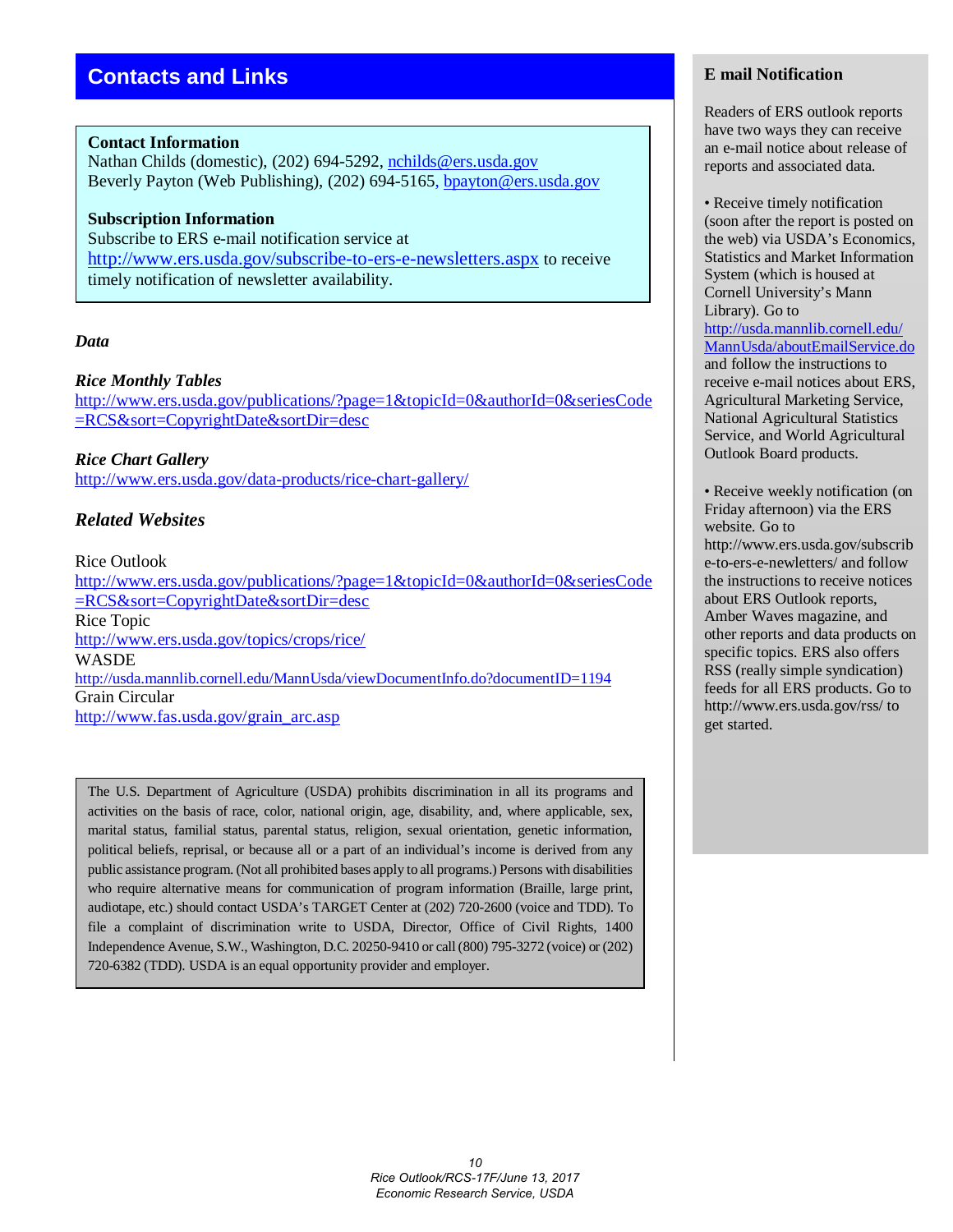## **Tables**

| Table 1--U.S. rice supply and use 1/ |         |         |         |                           |         |          |               |
|--------------------------------------|---------|---------|---------|---------------------------|---------|----------|---------------|
| Item                                 | 2011/12 | 2012/13 | 2013/14 | 2014/15                   | 2015/16 | 2016/17  | 2017/18       |
|                                      |         |         |         |                           |         | 2/       | 2/            |
| <b>TOTAL RICE</b>                    |         |         |         | Million acres             |         |          |               |
| Area:                                |         |         |         |                           |         |          |               |
| Planted                              | 2.689   | 2.700   | 2.490   | 2.954                     | 2.625   | 3.150    | 2.626         |
| Harvested                            | 2.617   | 2.679   | 2.469   | 2.933                     | 2.585   | 3.097    | 2.605         |
|                                      |         |         |         | Pounds per harvested acre |         |          |               |
| Yield                                | 7,067   | 7,463   | 7,694   | 7,576                     | 7,472   | 7,237    | 7,716         |
|                                      |         |         |         | Million cwt               |         |          |               |
|                                      |         |         |         |                           |         |          |               |
| <b>Beginning stocks</b>              | 48.5    | 41.1    | 36.4    | 31.8                      | 48.5    | 46.5     | 46.1<br>201.0 |
| Production                           | 184.9   | 199.9   | 190.0   | 222.2                     | 193.1   | 224.1    |               |
| Imports                              | 19.4    | 21.1    | 23.1    | 24.6                      | 24.1    | 23.5     | 24.0          |
| <b>Total supply</b>                  | 252.8   | 262.1   | 249.5   | 278.7                     | 265.8   | 294.1    | 271.1         |
| Food, industrial,                    |         |         |         |                           |         |          |               |
| & residual 3/                        | 108.4   | 116.9   | 122.0   | 132.4                     | 109.7   | 129.9    | N/A           |
| Seed                                 | 2.4     | 2.2     | 2.4     | 2.1                       | 2.5     | 2.1      | N/A           |
| Total domestic use                   | 110.8   | 119.0   | 124.4   | 134.4                     | 112.1   | 132.0    | 125.0         |
|                                      |         |         |         |                           |         |          |               |
| <b>Exports</b>                       | 100.9   | 106.6   | 93.3    | 95.7                      | 107.2   | 116.0    | 112.0         |
| Rough                                | 33.0    | 34.1    | 28.0    | 31.8                      | 37.6    | 45.0     | 44.0          |
| Milled 4/                            | 67.9    | 72.5    | 65.3    | 63.9                      | 69.6    | 71.0     | 68.0          |
| Total use                            | 211.7   | 225.7   | 217.6   | 230.2                     | 219.3   | 248.0    | 237.0         |
| <b>Ending stocks</b>                 | 41.1    | 36.4    | 31.8    | 48.5                      | 46.5    | 46.1     | 34.1          |
|                                      |         |         |         | Percent                   |         |          |               |
| Stocks-to-use ratio                  | 19.4    | 16.1    | 14.6    | 21.1                      | 21.2    | 18.6     | 14.4          |
|                                      |         |         |         | $%$ / $cwt$               |         |          |               |
| Average farm                         |         |         |         |                           |         | 10.20 to | 11.00 to      |
| price 5/                             | 14.50   | 15.10   | 16.30   | 13.40                     | 12.20   | 10.40    | 12.00         |
|                                      |         |         |         |                           |         |          |               |
|                                      |         |         |         | Percent                   |         |          |               |
| Average                              |         |         |         |                           |         |          |               |
| milling rate                         | 69.93   | 70.00   | 71.00   | 70.50                     | 70.00   | 70.00    | 70.00         |

N/A = not available. 1/ August-July market year; rough equivalent. 2/ Projected. 3/ Residual includes unreported

use, processing losses, and estimating errors. 4/ Rough-rice equivalent. 5/ Market-year weighted average. Source: *World Agricultural Supply and Demand Estimates,* USDA, World Agricultural Outlook Board. *Updated June 12, 2017.*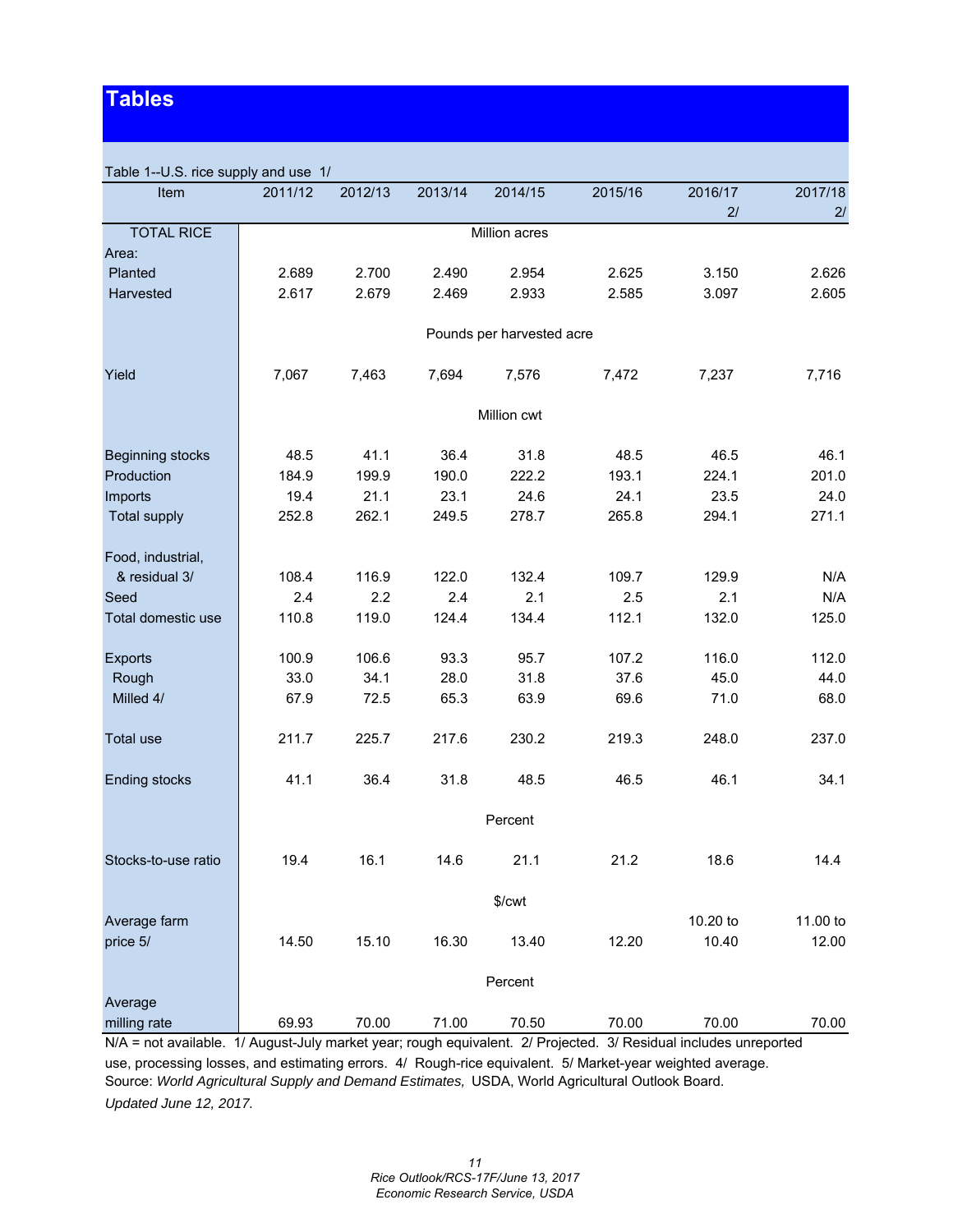| Table 2--U.S. rice supply and use, by class 1/ |         |         |         |                           |                  |                   |
|------------------------------------------------|---------|---------|---------|---------------------------|------------------|-------------------|
| Item                                           | 2012/13 | 2013/14 | 2014/15 | 2015/16                   | 2016/17<br>21    | 2017/18<br>21     |
| <b>LONG GRAIN:</b>                             |         |         |         | Million acres             |                  |                   |
| Planted                                        | 1.994   | 1.781   | 2.211   | 1.879                     | 2.442            |                   |
| Harvested                                      | 1.979   | 1.767   | 2.196   | 1.848                     | 2.403            |                   |
|                                                |         |         |         | Pounds per harvested acre |                  |                   |
| Yield                                          | 7,291   | 7,464   | 7,407   | 7,219                     | 6,927            |                   |
|                                                |         |         |         | Million cwt               |                  |                   |
| Beginning stocks                               | 24.3    | 21.9    | 16.2    | 26.5                      | 22.7             | 27.7              |
| Production                                     | 144.3   | 131.9   | 162.7   | 133.4                     | 166.5            | 142.0             |
| Imports                                        | 18.7    | 20.5    | 21.8    | 20.9                      | 20.5             | 21.0              |
| <b>Total supply</b>                            | 187.3   | 174.2   | 200.6   | 180.7                     | 209.7            | 190.7             |
| Domestic use 3/                                | 89.6    | 96.1    | 106.2   | 82.1                      | 102.0            | 95.0              |
| <b>Exports</b>                                 | 75.8    | 61.9    | 68.0    | 76.0                      | 80.0             | 77.0              |
| Total use                                      | 165.4   | 158.0   | 174.2   | 158.0                     | 182.0            | 172.0             |
| <b>Ending stocks</b>                           | 21.9    | 16.2    | 26.5    | 22.7                      | 27.7             | 18.7              |
|                                                |         |         |         | Percent                   |                  |                   |
| Stocks-to-use ratio                            | 13.2    | 10.3    | 15.2    | 14.4                      | 15.2             | 10.8              |
|                                                |         |         |         | \$/cwt                    |                  |                   |
|                                                |         |         |         |                           | 9.50 to          | 10.50 to          |
| Average farm price 4/                          | 14.50   | 15.40   | 11.90   | 11.20                     | 9.70             | 11.50             |
| <b>MEDIUM/SHORT GRAIN:</b>                     |         |         |         | <b>Million acres</b>      |                  |                   |
|                                                |         |         |         |                           |                  |                   |
| Planted                                        | 0.706   | 0.709   | 0.743   | 0.746                     | 0.708            |                   |
| Harvested                                      | 0.700   | 0.702   | 0.737   | 0.737                     | 0.694            |                   |
|                                                |         |         |         | Pounds per harvested acre |                  |                   |
| Yield                                          | 7,951   | 8,270   | 8,080   | 8,107                     | 8,311            |                   |
|                                                |         |         |         | Million cwt               |                  |                   |
| <b>Beginning stocks</b>                        | 14.7    | 12.2    | 13.3    | 20.2                      | 20.9             | 15.6              |
| Production                                     | 55.7    | 58.1    | 59.6    | 59.7                      | 57.7             | 59.0              |
| Imports                                        | 2.3     | 2.6     | 2.9     | 3.3                       | 3.0              | 3.0               |
| Total supply 5/                                | 72.5    | 72.9    | 76.1    | 82.2                      | 81.6             | 77.6              |
| Domestic use 3/                                | 29.4    | 28.2    | 28.3    | 30.1                      | 30.0             | 30.0              |
| Exports                                        | 30.8    | 31.4    | 27.7    | 31.2                      | 36.0             | 35.0              |
| Total use                                      | 60.3    | 59.6    | 56.0    | 61.3                      | 66.0             | 65.0              |
| <b>Ending stocks</b>                           | 12.2    | 13.3    | 20.2    | 20.9                      | 15.6             | 12.6              |
|                                                |         |         |         | Percent                   |                  |                   |
| Stocks-to-use ratio                            | 20.3    | 22.4    | 36.0    | 34.1                      | 23.6             | 19.3              |
|                                                |         |         |         | \$/cwt                    |                  |                   |
|                                                |         |         |         |                           |                  |                   |
| Average farm price                             |         |         |         |                           |                  |                   |
| U.S. average 4/ 6/                             | 17.40   | 19.20   | 18.30   | 15.30                     | 12.10 to         | 12.40 to          |
|                                                |         |         |         |                           | 12.70            | 13.40             |
| California 6/7/                                | 18.40   | 20.70   | 21.60   | 18.10                     | 13.10 to         | 13.10 to          |
| Other States 4/                                | 14.70   | 15.70   | 14.40   | 11.20                     | 13.70<br>9.90 to | 14.10<br>10.80 to |
|                                                |         |         |         |                           | 10.10            | 11.80             |
| <b>Ending stocks</b>                           |         |         |         |                           |                  |                   |
| difference 1/                                  | 2.3     | 2.3     | 1.9     | 2.9                       | 2.9              | 2.9               |

-- = Not available. 1/ Stock totals by type omit brokens, which are included in total stocks for all types of rice in table 1. 2/ Pro 3/ Includes residual. 4/ Market year begins August 1. 5/ Accounts for the difference in beginning and ending stocks of broken Thus, total supply of medium/short-grain may not equal the sum of beginning stocks, production, and imports.

6/ The medium/short-grain season-average farm price (SAFP) largely reflects rice that is marketed through

price pools in California. The pool price is not final until all the rice in the pool is marketed for the crop year. Therefore, SAFP forecasts based on the average of NASS monthly prices and the final price may differ. 7/ Market year begins October 1.

Source: *World Agricultural Supply and Demand Estimates, USDA,* World Agricultural Outlook Board. *Last updated June 12, 2017.*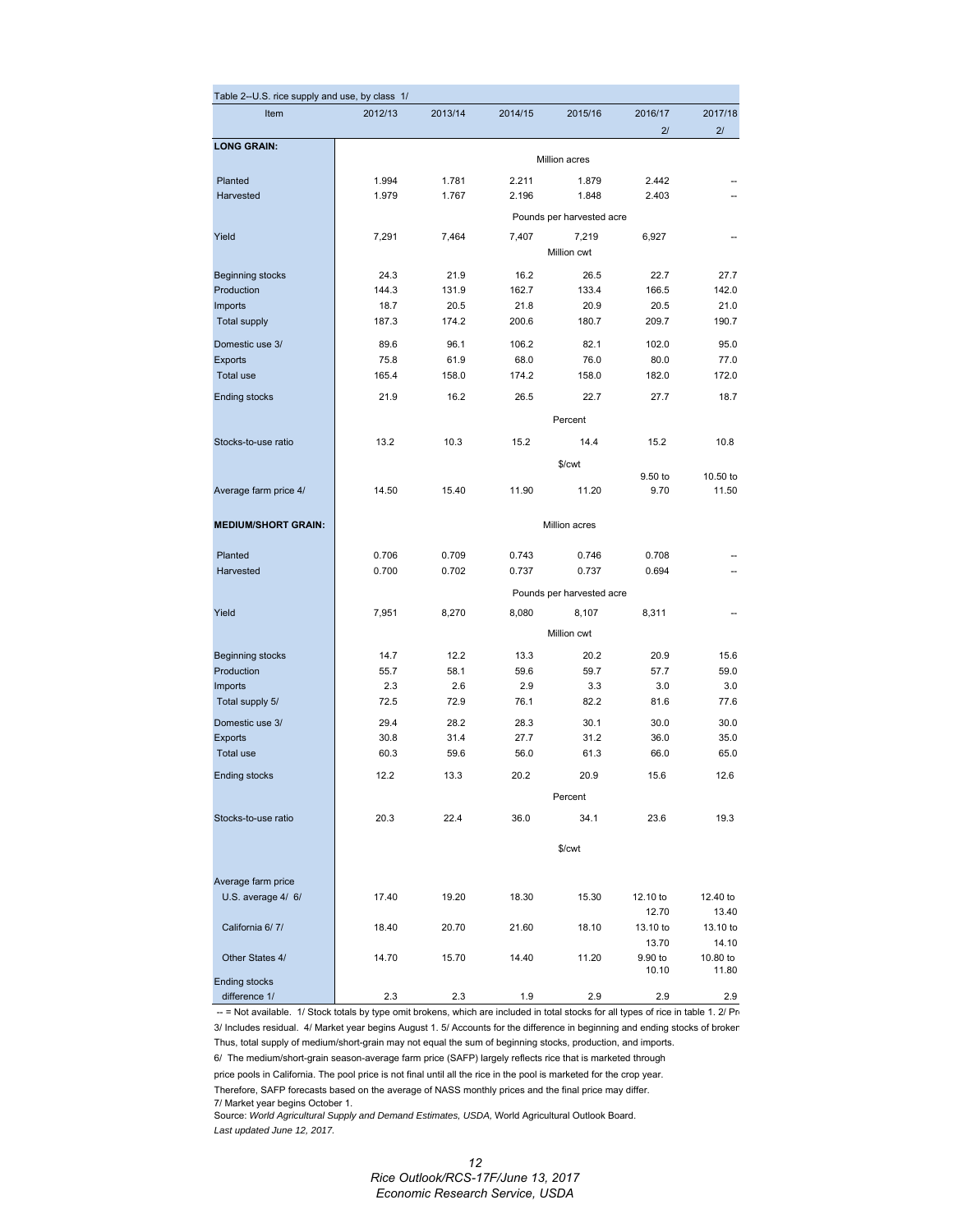| Table 3--U.S. monthly average farm prices and marketings |                    |           |                    |           |                    |           |
|----------------------------------------------------------|--------------------|-----------|--------------------|-----------|--------------------|-----------|
|                                                          | 2016/17            |           | 2015/16            |           | 2014/15            |           |
| Month                                                    | \$/ <sub>cut</sub> | 1,000 cwt | \$/ <sub>cut</sub> | 1,000 cwt | \$/ <sub>cut</sub> | 1,000 cwt |
|                                                          |                    |           |                    |           |                    |           |
| August                                                   | 11.80              | 8,220     | 12.00              | 11,079    | 15.50              | 9,798     |
| September                                                | 10.70              | 9,848     | 11.90              | 12,368    | 14.40              | 10,055    |
| October                                                  | 10.30              | 15,103    | 12.10              | 16,336    | 13.90              | 17,576    |
| November                                                 | 10.30              | 14,752    | 12.40              | 13,433    | 14.50              | 13,906    |
| December                                                 | 10.30              | 17,177    | 12.80              | 14,754    | 13.60              | 17,627    |
| January                                                  | 10.80              | 19,163    | 13.30              | 17,810    | 15.10              | 17,091    |
| February                                                 | 9.81               | 15,119    | 12.10              | 14,857    | 12.80              | 12,456    |
| March                                                    | 9.97               | 18,723    | 11.80              | 13,562    | 12.60              | 14,560    |
| April                                                    | 9.87               | 18,127    | 11.50              | 13,889    | 12.60              | 15,918    |
| May                                                      |                    |           | 11.70              | 13,754    | 12.50              | 13,145    |
| June                                                     |                    |           | 11.70              | 12,159    | 12.00              | 14,657    |
| July                                                     |                    |           | 12.10              | 13,103    | 11.60              | 16,542    |
| Average price to date                                    | $10.33$ $1/$       |           |                    |           |                    |           |
| Season-average farm price                                | 10.20-10.40        |           | 12.20              |           | 13.40              |           |
| Average marketings                                       |                    | 15,137    |                    | 13,925    |                    | 14,444    |
| Total volume marketed                                    |                    | 136,232   |                    | 167,104   |                    | 173,331   |

1/ Weighted average.

Source: Monthly cash price and marketings, *Agricultural Prices, USDA,* National Agricultural Statistics Service. *Last updated June 13, 2017.*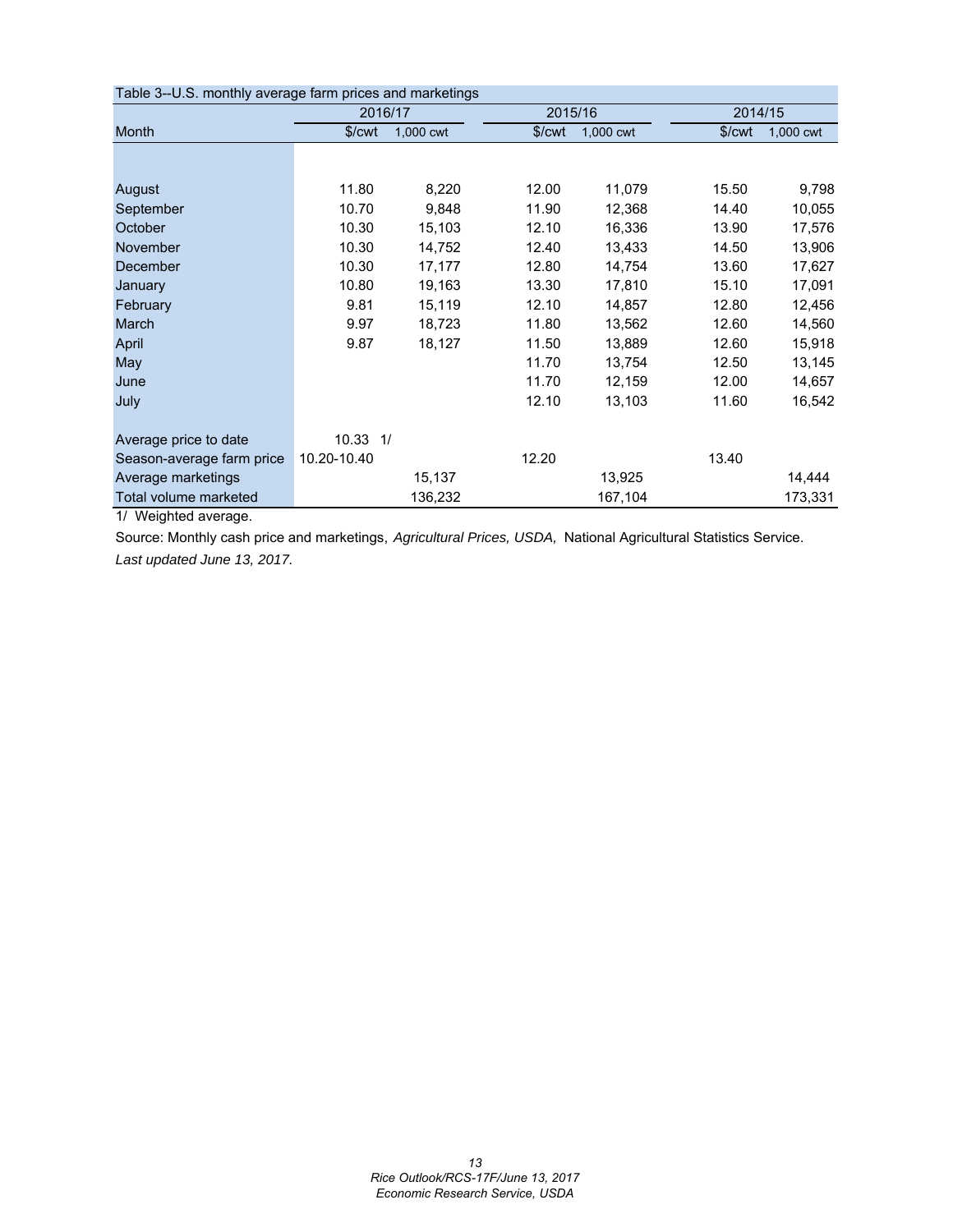| Table 4 -- U.S. monthly average farm prices and marketings by class |                    |            |         |           |                    |                         |                    |           |
|---------------------------------------------------------------------|--------------------|------------|---------|-----------|--------------------|-------------------------|--------------------|-----------|
|                                                                     |                    | Long-grain |         |           |                    | Medium- and short-grain |                    |           |
|                                                                     | 2016/17            |            | 2015/16 |           | 2016/17            |                         | 2015/16            |           |
| Month                                                               | \$/ <sub>cut</sub> | 1,000 cwt  | \$/cwt  | 1,000 cwt | \$/ <sub>cut</sub> | 1,000 cwt               | \$/ <sub>cut</sub> | 1,000 cwt |
|                                                                     |                    |            |         |           |                    |                         |                    |           |
|                                                                     |                    |            |         |           |                    |                         |                    |           |
| August                                                              | 10.80              | 6,133      | 10.40   | 8,752     | 14.80              | 2,087                   | 18.20              | 2,327     |
| September                                                           | 10.00              | 7,432      | 10.90   | 10,217    | 12.70              | 2,416                   | 16.50              | 2,151     |
| October                                                             | 9.67               | 11,470     | 11.50   | 12,797    | 12.30              | 3,633                   | 14.40              | 3,539     |
| November                                                            | 9.63               | 11,556     | 11.50   | 10,334    | 12.70              | 3,196                   | 15.60              | 3,099     |
| <b>December</b>                                                     | 9.70               | 13,323     | 11.40   | 10,457    | 12.30              | 3,854                   | 16.10              | 4,297     |
| January                                                             | 9.67               | 12,909     | 11.60   | 11,694    | 13.10              | 6,254                   | 16.60              | 6,116     |
| February                                                            | 9.42               | 12,765     | 11.60   | 11,980    | 11.90              | 2,354                   | 13.90              | 2,877     |
| March                                                               | 9.39               | 14,416     | 11.20   | 10,811    | 11.90              | 4,307                   | 14.30              | 2,751     |
| April                                                               | 9.15               | 14,254     | 10.90   | 11,059    | 12.60              | 3,873                   | 14.00              | 2,830     |
| May                                                                 |                    |            | 10.90   | 10,750    |                    |                         | 14.50              | 3,004     |
| June                                                                |                    |            | 10.80   | 9,057     |                    |                         | 14.10              | 3,102     |
| July                                                                |                    |            | 10.80   | 8,896     |                    |                         | 14.70              | 4,207     |
|                                                                     |                    |            |         |           |                    |                         |                    |           |
| Average to date 1/                                                  | 9.62               |            |         |           | 12.64              |                         |                    |           |
| Season-average farm price                                           | 9.50-9.70          |            | 11.20   |           | 12.10-12.70 2/     |                         | 15.30              |           |
| Average marketings                                                  |                    | 11,584     |         | 10,567    |                    | 3,553                   |                    | 3,358     |
| Total volume marketed                                               |                    | 104,258    |         | 126,804   |                    | 31,974                  |                    | 40,300    |

Market year August-July. 1/ Weighted average.

2/ The medium/short-grain season-average farm price (SAFP) largely reflects rice that is marketed through

price pools in California. The pool price is not final until all the rice in the pool is marketed for the crop year.

Therefore, SAFP forecasts based on the average of NASS monthly prices and the final price may differ. Source: Monthly cash price and marketings, *Agricultural Prices,* USDA*,* National Agricultural Statistics Service. *Last updated June 12, 2017.*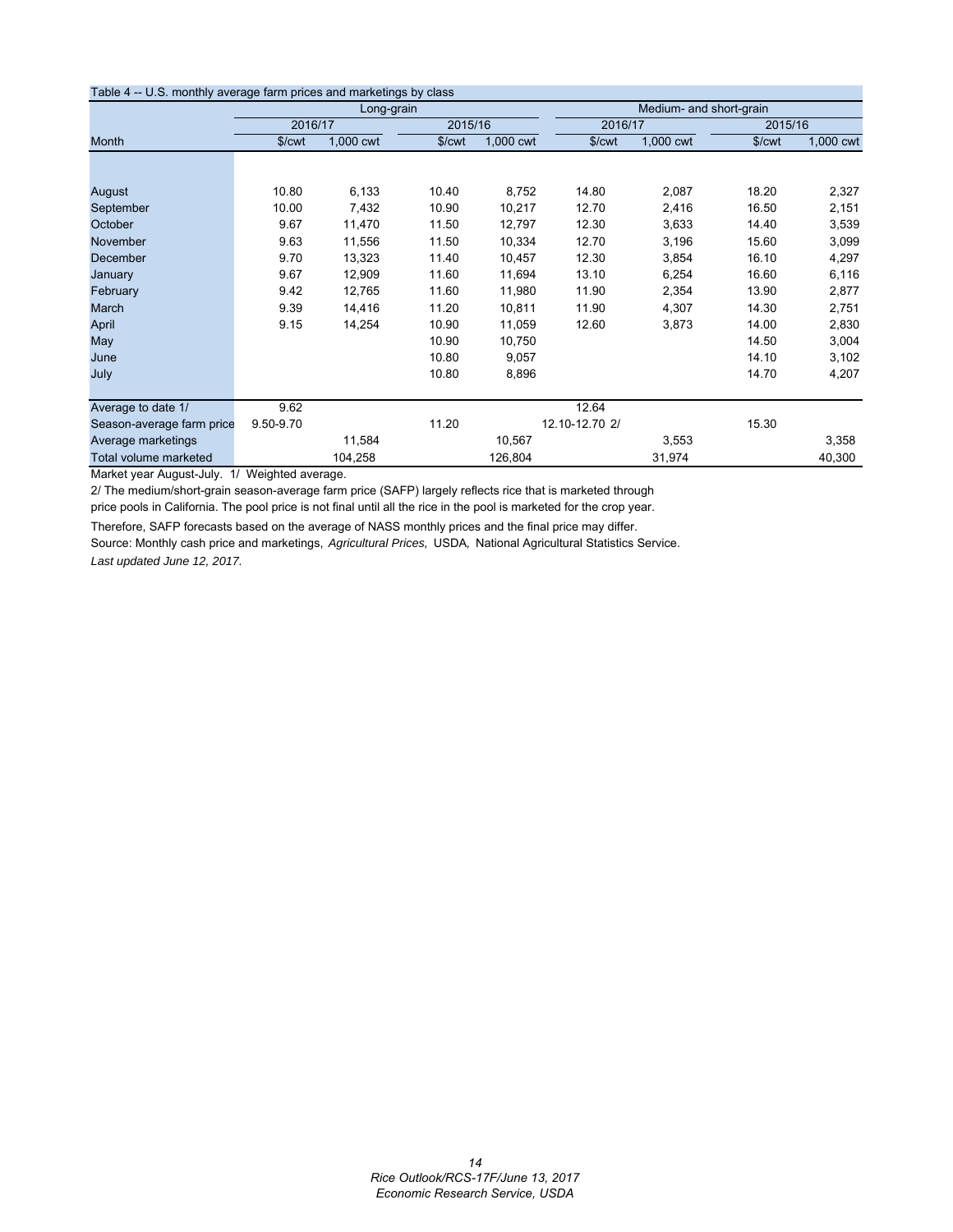| Table 5--U.S. medium- and short-grain monthly rough-rice cash prices by region 1/ |                    |         |           |                    |                 |
|-----------------------------------------------------------------------------------|--------------------|---------|-----------|--------------------|-----------------|
|                                                                                   |                    |         |           |                    |                 |
|                                                                                   | California         |         |           |                    | Other States 2/ |
| <b>Month</b>                                                                      | 2016/17            | 2015/16 | Month     | 2016/17            | 2015/16         |
|                                                                                   |                    |         |           |                    |                 |
|                                                                                   | \$/ <sub>cut</sub> |         |           | \$/ <sub>cut</sub> |                 |
| October                                                                           | 13.50              | 19.00   | August    | 10.00              | 12.90           |
| November                                                                          | 13.60              | 18.60   | September | 9.56               | 12.10           |
| December                                                                          | 13.30              | 19.00   | October   | 10.40              | 12.00           |
| January                                                                           | 13.80              | 18.50   | November  | 9.42               | 11.70           |
| February                                                                          | 13.40              | 17.50   | December  | 10.50              | 11.70           |
| March                                                                             | 12.50              | 18.40   | January   | 10.30              | 11.40           |
| April                                                                             | 13.20              | 18.20   | February  | 9.95               | 11.20           |
| May                                                                               |                    | 18.10   | March     | 10.30              | 10.60           |
| June                                                                              |                    | 17.80   | April     | 10.10              | 10.30           |
| July                                                                              |                    | 17.30   | May       |                    | 10.20           |
| August                                                                            |                    | 16.80   | June      |                    | 10.40           |
| September                                                                         |                    | 16.30   | July      |                    | 9.93            |
| Simple average to date                                                            | 13.33              |         |           | 10.06              |                 |
| Market-year                                                                       |                    |         |           |                    |                 |
| average                                                                           | 13.10-13.70        | 18.10   |           | 9.90-10.10         | 11.20           |

---- Not reported. 1/ The California market year begins October 1; the Other States' market year begins August 1 2/ The remaining U.S. rice growing States are Arkansas, Louisiana, Mississippi, Missouri, and Texas.

Source: *Quick Stats, USDA,* National Agricultural Statistics Service, http://www.nass.usda.gov/Quick\_Stats/. *Last updated June 12, 2017.*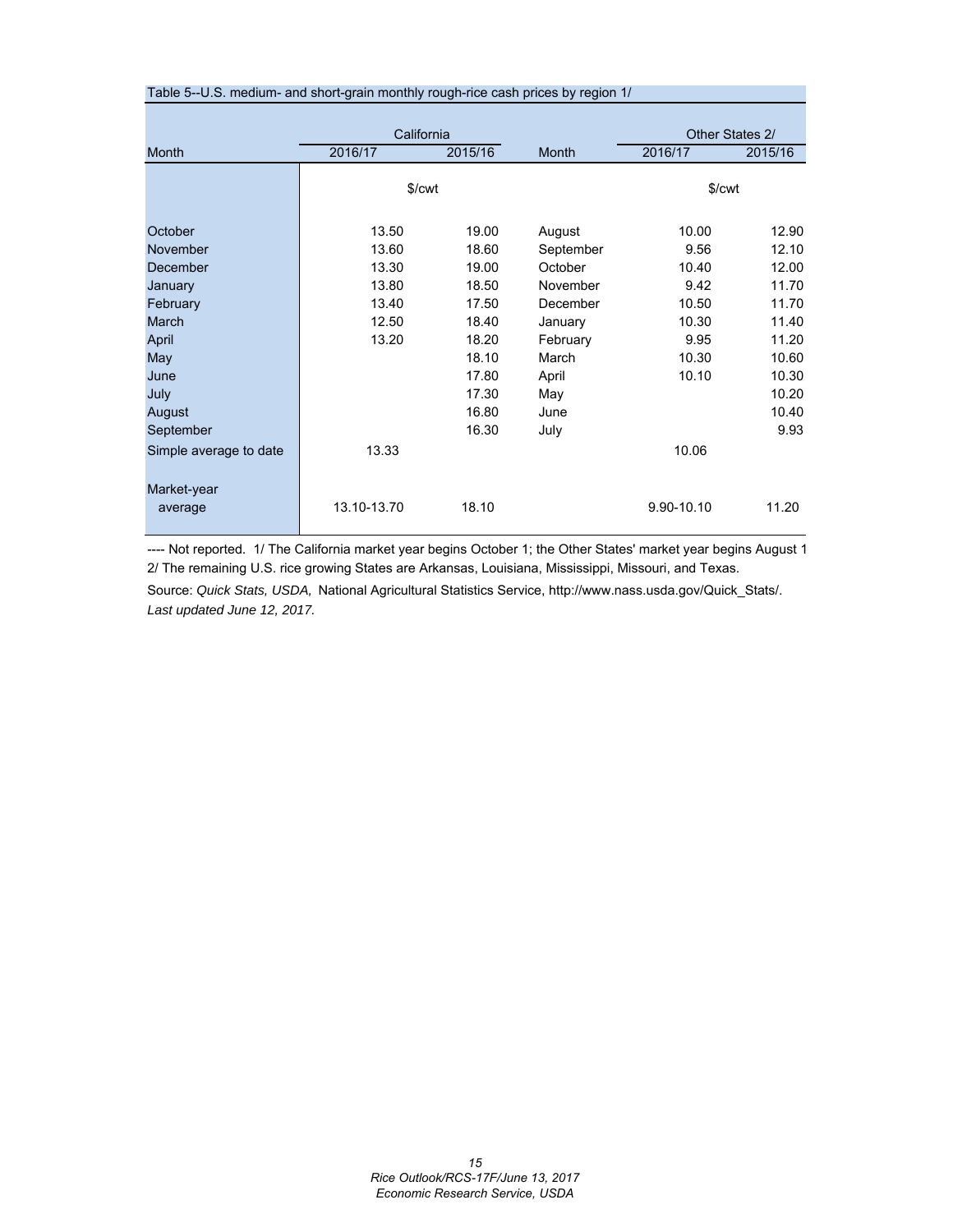| Table 6--OSDA-calculated world market rice prices (rough basis) T/ |            |             |                    |             |            |             |  |  |  |  |  |
|--------------------------------------------------------------------|------------|-------------|--------------------|-------------|------------|-------------|--|--|--|--|--|
|                                                                    | 2016/17    |             | 2015/16            |             |            | 2014/15     |  |  |  |  |  |
|                                                                    |            | Medium/     |                    | Medium/     |            | Medium/     |  |  |  |  |  |
| <b>Month</b>                                                       | Long-grain | short-grain | Long-grain         | short-grain | Long-grain | short-grain |  |  |  |  |  |
|                                                                    |            |             |                    |             |            |             |  |  |  |  |  |
|                                                                    |            |             | \$/ <sub>cut</sub> |             |            |             |  |  |  |  |  |
|                                                                    |            |             |                    |             |            |             |  |  |  |  |  |
| August                                                             | 9.27       | 9.48        | 9.31               | 9.68        | 11.80      | 12.12       |  |  |  |  |  |
| September                                                          | 8.66       | 8.86        | 9.21               | 9.46        | 11.76      | 12.09       |  |  |  |  |  |
| October                                                            | 8.43       | 8.62        | 9.42               | 9.68        | 11.40      | 11.71       |  |  |  |  |  |
| <b>November</b>                                                    | 8.39       | 8.58        | 9.53               | 9.79        | 11.04      | 11.33       |  |  |  |  |  |
| December                                                           | 8.46       | 8.65        | 9.42               | 9.68        | 10.81      | 11.10       |  |  |  |  |  |
| January                                                            | 8.55       | 8.74        | 9.18               | 9.43        | 10.56      | 10.83       |  |  |  |  |  |
| February                                                           | 8.59       | 9.01        | 9.33               | 9.40        | 10.27      | 10.41       |  |  |  |  |  |
| March                                                              | 8.60       | 9.02        | 9.22               | 9.30        | 10.00      | 10.13       |  |  |  |  |  |
| April                                                              | 8.65       | 9.07        | 9.40               | 9.48        | 10.02      | 10.15       |  |  |  |  |  |
| May                                                                | 9.08       | 9.54        | 9.61               | 9.70        | 9.78       | 9.91        |  |  |  |  |  |
| June 2/                                                            | 9.76       | 10.25       | 9.88               | 9.97        | 9.62       | 9.74        |  |  |  |  |  |
| July                                                               |            |             | 10.03              | 10.13       | 9.70       | 9.82        |  |  |  |  |  |
| Market-year                                                        |            |             |                    |             |            |             |  |  |  |  |  |
| average 1/                                                         | 8.77       | 9.07        | 9.46               | 9.64        | 10.56      | 10.78       |  |  |  |  |  |
|                                                                    |            |             |                    |             |            |             |  |  |  |  |  |

| Table 6--USDA-calculated world market rice prices (rough basis) 1/ |  |  |
|--------------------------------------------------------------------|--|--|
|                                                                    |  |  |

1/ Simple average of the U.S. Department of Agriculture's weekly adjusted world market price. 2/ Preliminary.

Source: USDA, Farm Service Agency, Economic and Policy Analysis, Rice Reports,

http://www.fsa.usda.gov/programs-and-services/economic-and-policy-analysis/food-grains-analysis/rice-reports/inde *Last updated June 12, 2017.*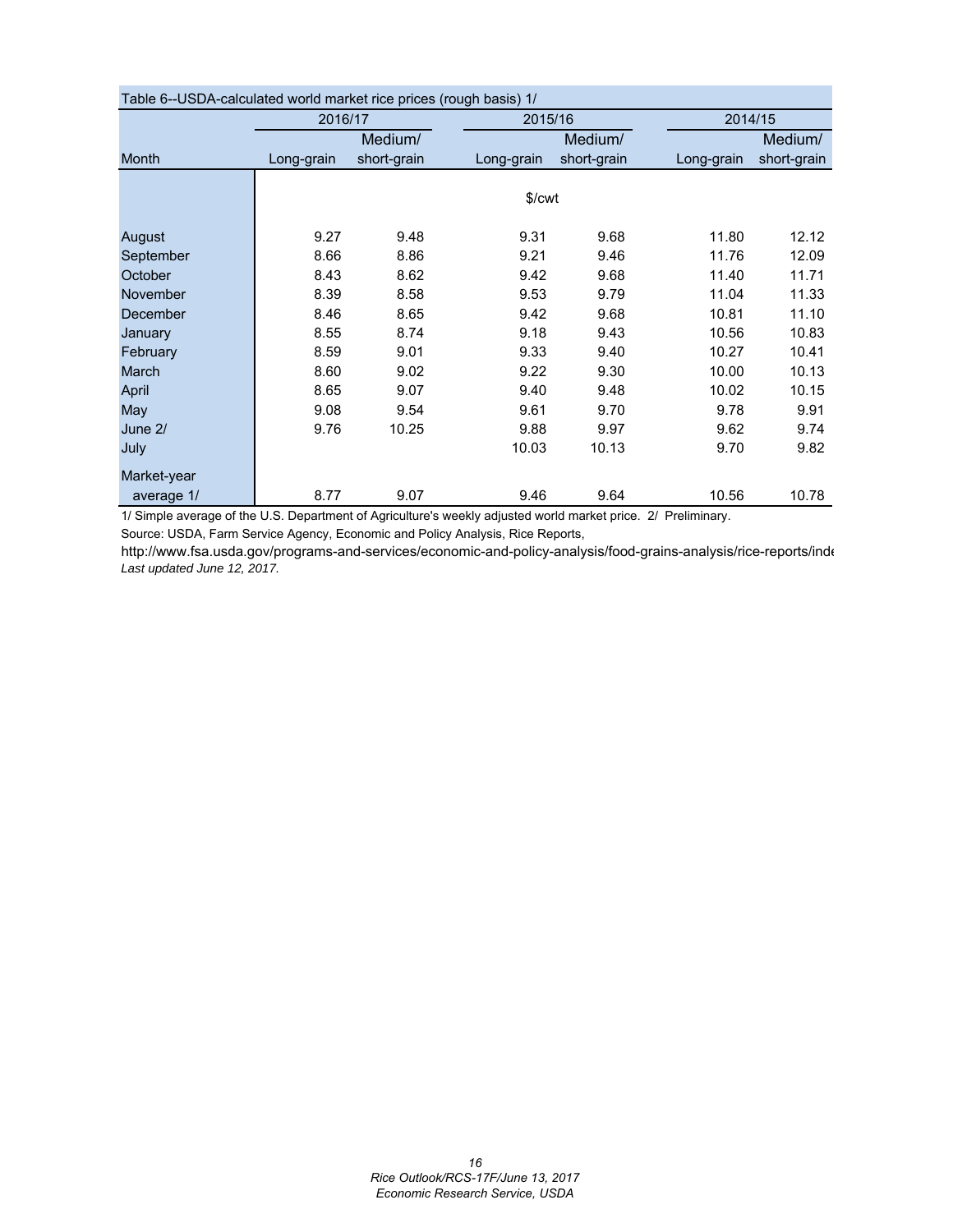#### Table 7--U.S. rice imports 1/ Country 2009/10 2010/11 2011/12 2012/13 2013/14 2014/15 2015/16 or market market market market market market market 2015/16 2016/17 region year year year year year year year Aug-April 2/ Aug-April 2/ 1,000 tons **ASIA** 563.9 529.8 541.5 624.8 647.1 703.1 676.9 507.0 520.9 China 3.8 3.1 3.6 2.7 3.2 4.8 4.0 3.0 2.9 India 94.8 96.5 110.5 129.3 138.8 128.7 166.6 127.8 111.5 Pakistan 19.4 17.3 15.2 17.7 26.6 25.2 27.6 20.7 15.0 Thailand 401.0 393.5 387.6 393.8 428.6 427.2 437.3 323.3 363.5 Vietnam 41.6 15.9 21.7 77.8 45.4 67.5 35.6 28.1 23.5 Other 3.4 3.6 2.8 3.6 4.5 49.8 5.8 4.0 4.4 **EUROPE & FORMER SOVIET UNION** 9.4 12.5 14.3 12.0 12.0 14.5 16.3 12.5 12.7 Italy 6.2 7.5 5.2 7.5 8.2 9.0 9.5 7.0 8.2 Spain 1.6 1.6 3.8 4.7 2.3 1.2 1.8 2.1 1.8 1.3 Russia 0.0 0.0 0.0 0.0 0.0 0.0 0.0 0.0 0.0 United Kingdom 0.1 0.0 0.0 0.1 0.5 2.3 3.2 2.5 2.1 Other 1.5 1.2 4.3 2.1 2.0 1.4 1.5 1.2 1.1 **WESTERN HEMISPHERE** 30.4 42.7 64.5 35.9 41.0 47.1 76.6 64.6 26.9 Argentina 2.5 2.7 3.4 5.5 4.0 5.4 5.9 4.7 3.8 Brazil 3.5 6.3 30.5 5.0 14.4 16.5 51.7 44.7 11.6 Canada 15.4 17.1 16.3 12.1 13.8 11.5 10.5 8.0 8.2 Mexico 6.1 1.3 1.1 1.0 1.2 1.2 2.0 1.6 1.4 Uruguay 2.9 15.4 13.2 12.3 5.3 6.2 3.2 2.9 0.6 Other 2.8 1.4 0.0 0.0 0.0 0.0 0.1 2.3 6.3 3.3 2.8 1.4 **OTHER** 5.5 3.5 1.0 1.9 40.2 24.7 3.0 2.3 2.4 Egypt 0.6 0.0 0.0 0.6 0.0 0.1 0.4 0.4 0.0 United Arab Emirates 1.3<br>
United Arab Emirates 1.3<br>
Australia 1.0 0.6 0.4 1.3<br>
Australia 1.0 0.8 0.5 0.5 0.4 37.4 23.1 1.0 0.8 0.5 Australia 0.0 0.0 0.0 0.4 37.4 23.1 1.0 0.8 0.5 Other 0.4 0.5 0.4 0.4 1.8 0.7 0.0 0.8 0.6 **TOTAL** 609.2 588.6 621.2 674.6 740.4 789.4 772.8 586.4 562.8

1/ Total August-July imports reported by the U.S. Census Bureau. 2/ Through March only.

All data are reported on a product-weight basis. Categories may not sum to total due to rounding. Source: U.S. Census Bureau, Department of Commerce.

*Last updated June 12, 2017.*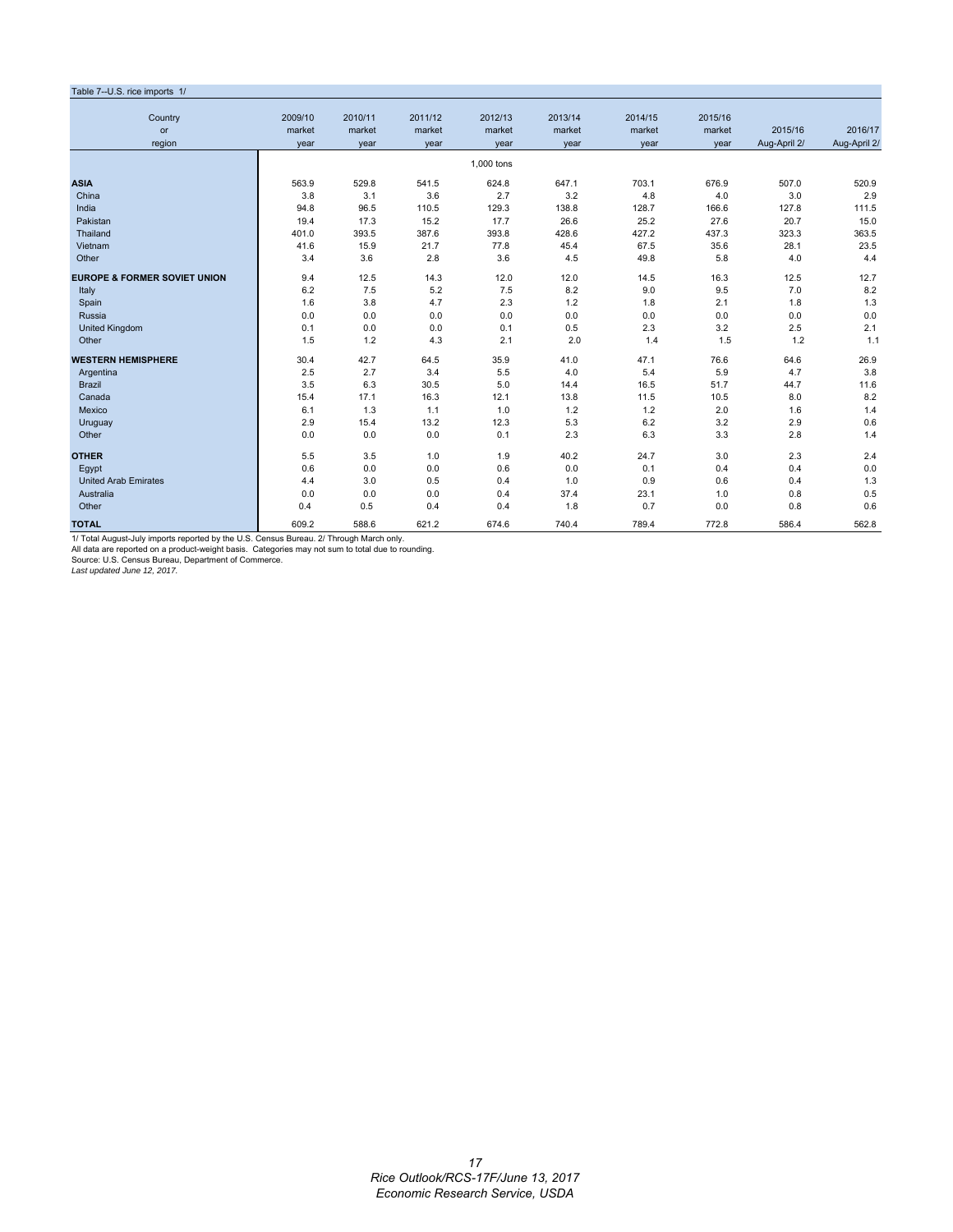| Table 8--U.S. commercial rice exports  |                   |                   |                   |                   |                   |                   |                   |                                 |                    |
|----------------------------------------|-------------------|-------------------|-------------------|-------------------|-------------------|-------------------|-------------------|---------------------------------|--------------------|
|                                        |                   |                   |                   |                   |                   |                   |                   |                                 |                    |
| Country<br>or                          | 2009/10<br>market | 2010/11<br>market | 2011/12<br>market | 2012/13<br>market | 2013/14<br>market | 2014/15<br>market | 2015/16<br>market | 2015/16<br>through              | 2016/17<br>through |
| region                                 | year 1/           | year 1/           | year 1/           | year 1/           | year 1/           | year 1/           | year 1/           | June 2, 2016 2/ June 1, 2017 2/ |                    |
|                                        |                   |                   |                   |                   |                   |                   |                   |                                 |                    |
|                                        |                   |                   |                   | 1,000 tons        |                   |                   |                   |                                 |                    |
| <b>EUROPE &amp; FSU</b>                | 98.3              | 101.7             | 61.3              | 41.7              | 38.1              | 30.2              | 22.2              | 20.2                            | 18.0               |
| European Union                         | 88.6              | 90.3              | 52.2              | 37.7              | 30.6              | 26.8              | 18.6              | 17.2                            | 14.5               |
| <b>Other Europe</b>                    | 2.6<br>7.1        | 5.3<br>6.1        | 5.5               | 1.1<br>2.9        | 2.9<br>4.6        | 2.3<br>1.1        | 2.5<br>1.1        | 2.1<br>0.9                      | 2.5<br>1.0         |
| Former Soviet Union (FSU)              |                   |                   | 3.6               |                   |                   |                   |                   |                                 |                    |
| <b>NORTHEAST ASIA</b>                  | 571.3             | 473.6             | 592.3             | 561.4             | 474.6             | 464.1             | 608.3             | 665.4                           | 678.2              |
| Hong Kong                              | 1.1               | 0.6               | 2.6               | 6.2               | 6.2               | 0.3               | 1.1               | 1.2                             | 12.4               |
| Japan                                  | 388.9             | 355.3             | 375.5             | 347.6             | 364.2             | 307.7             | 429.6             | 467.2                           | 409.2              |
| South Korea                            | 79.4              | 100.6             | 148.6             | 145.1             | 72.1              | 123.5             | 132.6             | 153.2                           | 220.7              |
| Taiwan                                 | 101.9             | 17.1              | 65.6              | 62.5              | 32.1              | 32.6              | 45.0              | 43.8                            | 35.9               |
| OTHER ASIA, OCEANIA, & THE MIDDLE EAST | 751.5             | 641.8             | 499.9             | 463.6             | 605.8             | 468.7             | 487.2             | 469.3                           | 429.7              |
| Australia                              | 26.2              | 15.8              | 10.0              | 9.1               | 10.4              | 6.5               | 5.5               | 4.7                             | 4.9                |
| Iran                                   | 0.0               | 0.0               | 4.9               | 125.7             | 0.0               | 0.0               | 61.4              | 61.4                            | 0.0                |
| Iraq                                   | 135.1             | 114.0             | 0.0               | 0.0               | 132.5             | 123.5             | 155.4             | 152.5                           | 0.1                |
| Israel                                 | 45.7              | 33.3              | 22.4              | 16.9              | 19.2              | 9.3               | 13.7              | 13.9                            | 15.9               |
| Jordan                                 | 66.4              | 83.0              | 93.2              | 71.2              | 88.7              | 71.9              | 82.2              | 87.4                            | 96.9               |
| Micronesia                             | 5.2               | 6.0               | 6.2               | 5.5               | 2.0               | 2.0               | 1.1               | 1.0                             | 1.6                |
| New Zealand                            | 8.3               | 6.5               | 3.0               | 3.0               | 3.8               | 2.1               | 2.4               | 2.2                             | 3.2                |
| Papua New Guinea<br>Saudi Arabia       | 37.9<br>108.5     | 9.4<br>118.0      | 0.0<br>107.1      | 0.0<br>122.8      | 0.0<br>90.9       | 12.4<br>111.7     | 20.9<br>97.0      | 18.7<br>86.5                    | 2.0<br>138.1       |
| Singapore                              | 3.0               | 5.3               | 5.8               | 6.6               | 7.5               | 3.8               | 3.3               | 2.8                             | 3.8                |
| Syria                                  | 15.9              | 13.6              | 21.9              | 0.0               | 1.0               | 0.0               | 0.0               | 0.0                             | 0.0                |
| Turkey                                 | 267.0             | 200.3             | 189.8             | 75.4              | 219.5             | 106.9             | 22.4              | 20.7                            | 130.0              |
| Rest of Asia, Oceania, and Middle East | 32.3              | 36.6              | 35.6              | 27.4              | 30.3              | 18.6              | 21.9              | 17.5                            | 33.2               |
| AFRICA                                 | 117.4             | 432.4             | 179.6             | 249.1             | 110.8             | 128.0             | 91.4              | 90.4                            | 151.8              |
| Algeria                                | 6.9               | 1.9               | 0.0               | 0.0               | 0.0               | 0.0               | 0.0               | 0.0                             | 3.0                |
| Ghana                                  | 43.7              | 100.2             | 94.0              | 112.1             | 41.7              | 29.8              | 0.0               | 0.0                             | 4.2                |
| Guinea-Conakry                         | 4.8               | 5.0               | 11.0              | 4.4               | 3.6               | 4.1               | 3.1               | 2.4                             | 3.5                |
| Liberia                                | 8.4               | 38.5              | 26.7              | 15.5              | 6.3               | 0.5               | 1.8               | 1.6                             | 8.4                |
| Libya                                  | 1.1               | 152.9             | 24.8              | 89.5              | 47.8              | 93.2              | 86.2              | 86.2                            | 85.1               |
| Nigeria                                | 36.6              | 52.1              | 6.1               | 18.4              | 0.0               | 0.0               | 0.0               | 0.0                             | 0.0                |
| Senegal                                | 0.0               | 49.8              | 0.0               | 0.0               | 0.0               | 0.0               | 0.0               | 0.0                             | 0.0                |
| South Africa                           | 0.5               | 1.1               | 0.5               | 0.9               | 0.8               | 0.1               | 0.2               | 0.1                             | 0.1                |
| Togo                                   | 0.0               | 23.9              | 0.0               | 0.0               | 0.0               | 0.0               | 0.0               | 0.0                             | 0.0                |
| <b>Other Africa</b>                    | 15.4              | 7.0               | 16.5              | 8.3               | 10.6              | 0.4               | 0.1               | 0.1                             | 47.5               |
| <b>WESTERN HEMISPHERE</b>              | 2,142.9           | 2,058.3           | 1,785.0           | 2,110.9           | 1,811.2           | 2,176.0           | 2,150.6           | 1,927.6                         | 2,059.8            |
| <b>Bahamas</b>                         | 6.1               | 6.3               | 6.3               | 6.3               | 6.0               | 6.1               | 4.9               | 4.2                             | 3.4                |
| <b>Brazil</b>                          | 15.4              | 20.0              | 0.1               | 0.1               | 0.1               | 0.1               | 0.0               | 0.0                             | 0.0                |
| Canada                                 | 166.8             | 148.6             | 147.7             | 145.8             | 138.6             | 139.3             | 151.1             | 146.5                           | 118.6              |
| Colombia                               | 0.2               | 0.2               | 0.1               | 150.1             | 138.9             | 285.3             | 159.2             | 126.9                           | 90.1               |
| Costa Rica                             | 124.8             | 69.7              | 58.1              | 75.3              | 63.1              | 91.3              | 79.4              | 73.0                            | 64.1               |
| Dominican Republic<br>El Salvador      | 25.2<br>78.5      | 7.0<br>77.0       | 8.9<br>76.5       | 1.7<br>83.8       | 7.9<br>70.1       | 6.5<br>76.4       | 15.0<br>89.6      | 14.9<br>80.7                    | 36.6<br>60.4       |
| Guatemala                              | 72.6              | 69.4              | 81.4              | 77.6              | 81.5              | 75.3              | 113.1             | 98.9                            | 99.2               |
| Haiti                                  | 226.5             | 248.9             | 233.4             | 342.0             | 323.9             | 362.1             | 403.0             | 364.4                           | 424.5              |
| Honduras                               | 119.3             | 136.8             | 140.0             | 122.4             | 142.4             | 132.0             | 151.8             | 144.7                           | 152.8              |
| Jamaica                                | 20.2              | 25.5              | 11.6              | 1.2               | 1.2               | 1.2               | 1.2               | 1.1                             | 0.4                |
| Leeward & Windward Islands             | 8.3               | 9.4               | 10.2              | 2.9               | 1.6               | 0.5               | 0.7               | 0.7                             | 0.7                |
| Mexico                                 | 775.1             | 848.5             | 803.7             | 749.5             | 690.7             | 716.7             | 618.7             | 589.2                           | 682.6              |
| <b>Netherlands Antilles</b>            | 5.2               | 4.8               | 4.7               | 4.7               | 4.6               | 4.3               | 4.1               | 3.6                             | 2.4                |
| Nicaragua                              | 147.0             | 142.2             | 40.6              | 39.9              | 10.3              | 2.0               | 0.0               | 0.0                             | 6.1                |
| Panama                                 | 104.0             | 88.2              | 59.7              | 39.3              | 24.1              | 45.8              | 67.8              | 67.7                            | 75.9               |
| Venezuela                              | 241.8             | 149.6             | 94.1              | 262.5             | 98.9              | 223.9             | 287.7             | 208.6                           | 240.0              |
| Other Western Hemisphere               | 5.9               | 6.2               | 7.9               | 5.8               | 7.3               | 7.2               | 3.3               | 2.5                             | 2.0                |
| <b>UNKNOWN</b>                         | 0.0               | 0.0               | 0.0               | 0.0               | 0.0               | 21.9              | 0.0               | 15.8                            | 7.8                |
| <b>TOTAL</b>                           | 3,681.4           | 3,707.7           | 3,118.0           | 3,426.7           | 3,040.7           | 3,267.0           | 3,359.6           | 3,188.7                         | 3,345.1            |
|                                        |                   |                   |                   |                   |                   |                   |                   |                                 |                    |

1/ Total August-July marketing year commercial shipments. 2/ Total commercial shipments and outstanding sales. Source: *U.S. Export Sales* , USDA, Foreign Agricultural Service.

*Last updated June12, 2017.*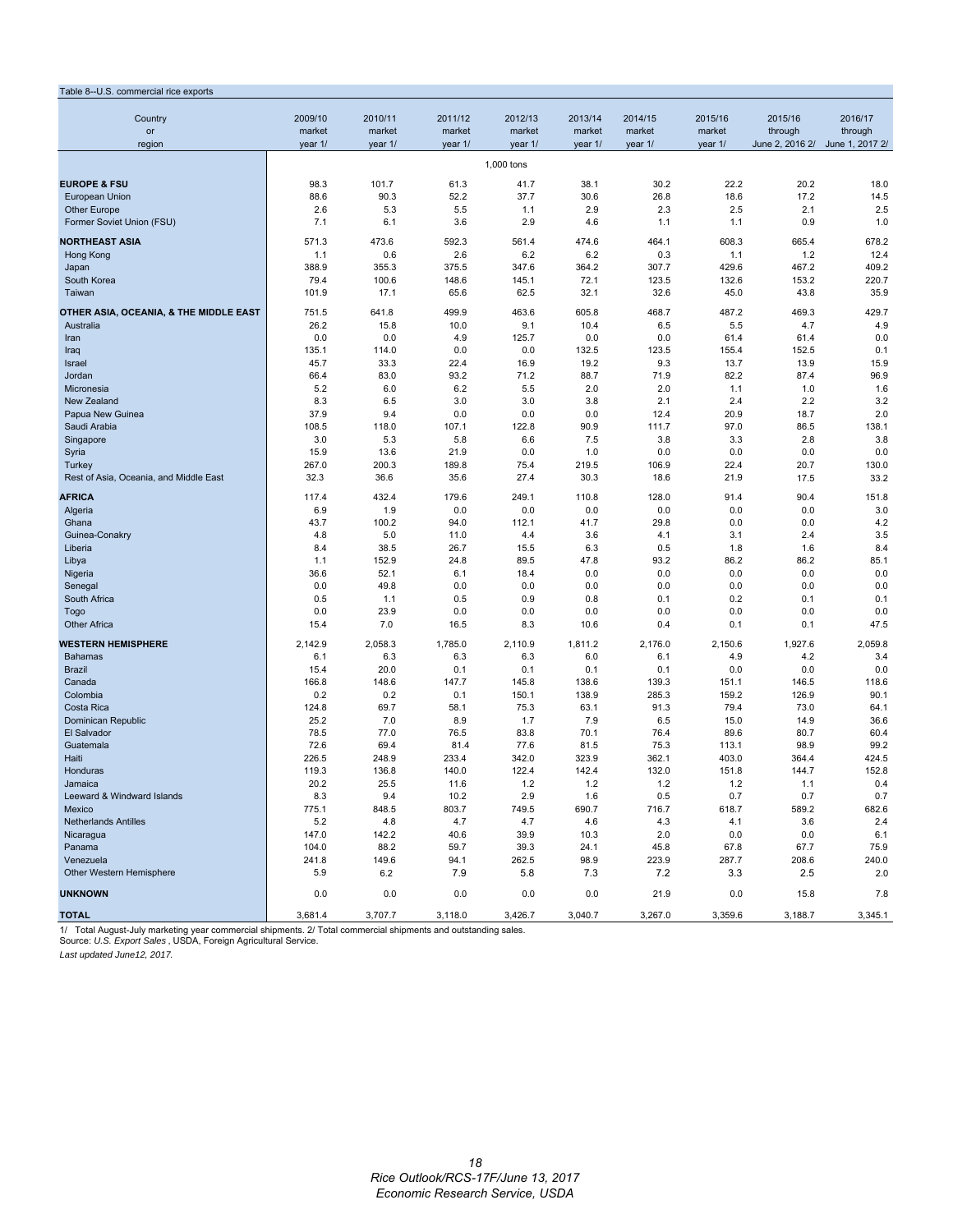| Table 9--U.S.,         |            | Thailand, and Vietnam price quotes |              |                 |             |                |           |                |
|------------------------|------------|------------------------------------|--------------|-----------------|-------------|----------------|-----------|----------------|
|                        |            | <b>United States</b>               |              |                 |             |                |           |                |
| Month or               | Southern   | Southern                           | California   |                 | Thailand 5/ |                |           | Vietnam 7/     |
| market-                | long-grain | long-grain                         | medium-grain | 100%            | 5%          | 15%            | A.16/     | 5%             |
| year 1/                | milled 2/  | rough 3/                           | milled 4/    | Grade B         | Parboiled   | <b>Brokens</b> | Super     | <b>Brokens</b> |
|                        |            |                                    |              | \$ / metric ton |             |                |           |                |
| 2010/11                | 525        | 300                                | 813          | 518             | 522         | 481            | 415       | 471            |
| 2011/12                | 560        | 339                                | 703          | 592             | 587         | 571            | 521       | 477            |
|                        |            |                                    |              |                 |             |                |           |                |
| Aug. 2012              | 576        | 366                                | 749          | 579             | 586         | 555            | 509       | 433            |
| Sep. 2012              | 590        | 374                                | 750          | 579             | 591         | 551            | 512       | 455            |
| Oct. 2012              | 593        | 365                                | 756          | 571             | 586         | 539            | 519       | 450            |
| Nov. 2012              | 595        | 360                                | 750          | 573             | 590         | 535            | 523       | 449            |
| Dec. 2012              | 595        | 360                                | 737          | 569             | 566         | 535            | 521       | 414            |
| Jan. 2013              | 607        | 360                                | 698          | 575             | 573         | 540            | 530       | 405            |
| Feb. 2013              | 621        | 370                                | 650          | 575             | 574         | 542            | 534       | 400            |
| Mar. 2013              | 632        | 371                                | 650          | 573             | 564         | 536            | 533       | 399            |
| Apr. 2013              | 644        | 375                                | 650          | 571             | 553         | 535            | 530       | 383            |
| May 2013               | 661        | 377                                | 663          | 558             | 552         | 514            | 511       | 376            |
| June 2013              | 639        | 389                                | 690          | 536             | 546         | 489            | 492       | 369            |
| <b>July 2013</b>       | 625        | 394                                | 690          | 519             | 538         | 459            | 462       | 389            |
|                        |            |                                    |              |                 |             |                |           |                |
| 2012/13                | 615        | 372                                | 703          | 565             | 568         | 528            | 515       | 410            |
|                        |            |                                    |              |                 |             |                |           |                |
| Aug. 2013              | 609        | 386                                | 690          | 493             | 507         | 430            | 428       | 391            |
| Sep. 2013              | 608        | 385                                | 660          | 461             | 462         | 418            | 416       | 363            |
| Oct. 2013              | 601        | 380                                | 631          | 445             | 450         | 399            | 391       | 395            |
| Nov. 2013              | 591        | 380                                | 625          | 433             | 449         | 395            | 385       | 403            |
| Dec. 2013              | 595        | 380                                | 625          | 428             | 449         | 394            | 370       | 427            |
| Jan. 2014              | 590        | 380                                | 625          | 418             | 442         | 360            | 310       | 404            |
| Feb. 2014              | 579        | 380                                | <b>NQ</b>    | 423             | 447         | 370            | 313       | 398            |
| Mar. 2014              | 584        | 380                                | 1,100        | 416             | 431         | 377            | 314       | 388            |
| Apr. 2014              | 584        | 380                                | 1,075        | 401             | 409         | 373            | 306       | 385            |
| May 2014               | 584        | 380                                | 1,075        | 399             | 403         | 368            | 303       | 403            |
| <b>June 2014</b>       | 577        | 380                                | 1,075        | 405             | 416         | 372            | 321       | 406            |
| <b>July 2014</b>       | 557        | 365                                | 1,039        | 421             | 429         | NQ             | 333       | 431            |
|                        |            |                                    |              |                 |             |                |           |                |
| 2013/14                | 588        | 380                                | 838          | 428             | 441         | 386            | 349       | 399            |
| Aug. 2014              | 553        | 329                                | 1030         | 447             | 441         | NQ             | 339       | 454            |
| Sep. 2014              | 540        | 325                                | 1010         | 449             | 437         | NQ             | 336       | 450            |
|                        |            |                                    |              |                 |             |                |           |                |
| Oct. 2014              | 530        | 320                                | 940          | 446             | 432         | <b>NQ</b>      | 330       | 440            |
| Nov. 2014              | 530        | 308                                | 940          | 434             | 419         | NQ             | 332       | 420            |
| Dec. 2014              | 520        | 303                                | 932          | 424             | 411         | 403            | 326       | 392            |
| Jan. 2015              | 507        | 284                                | 913          | 423             | 410         | 403            | 326       | 374            |
| Feb. 2015              | 481        | 263                                | 888          | 421             | 410         | 400            | 326       | 355            |
| Mar. 2015              | 485        | 260                                | 870          | 413             | 400         | 387            | 327       | 367            |
|                        |            |                                    |              |                 |             |                |           |                |
| Apr. 2015              | 485        | 250                                | 863          | 408             | 392         | 377            | 327       | 358            |
| May 2015               | 474        | 229                                | 850          | 393             | 382         | 371            | 323       | 355            |
| <b>June 2015</b>       | 461        | 222                                | 850          | 383             | 371         | 372            | 322       | 353            |
| <b>July 2015</b>       | 474        | 240                                | 850          | 396             | 390         | 376            | 324       | 350            |
|                        |            |                                    |              |                 |             |                |           |                |
| 2014/15                | 503        | 278                                | 911          | 420             | 408         | 385            | 328       | 389            |
|                        | 511        | 278                                | 839          | 382             | 374         | 358            | 324       | 340            |
| Aug. 2015<br>Sep. 2015 | 565        | 311                                | 835          | 366             | 356         | 341            | 318       | 329            |
|                        |            |                                    |              |                 |             |                |           |                |
| Oct. 2015              | 576        | 313                                | 835          | 373             | 362         | 355            | NQ        | 364            |
| Nov. 2015              | 549        | 295                                | 825          | 371             | 358         | 350            | NQ        | 376            |
| Dec. 2015              | 517        | 280                                | 802          | 365             | 354         | 342            | NQ        | 377            |
| Jan. 2016              | 498        | 283                                | 790          | 371             | 360         | 350            | NQ        | 359            |
| Feb. 2016              | 509        | 275                                | 790          | 381             | 372         | 362            | <b>NQ</b> | 354            |
| Mar. 2016              | 508        | 263                                | 790          | 379             | 371         | 362            | NQ        | 381            |
| Apr. 2016              | 509        | 263                                | 719          | 385             | 376         | 371            | <b>NQ</b> | 374            |
| May 2016               | 510        | 281                                | 685          | 410             | 410         | 388            | NQ        | 376            |
| <b>June 2016</b>       | 510        | 290                                | 650          | 418             | 422         | 406            | NQ        | 374            |
| <b>July 2016</b>       | 498        | 279                                | 650          | 431             | 455         | 410            | NQ        | 366            |
|                        |            |                                    |              |                 |             |                |           |                |
| 2015/16                | 522        | 284                                | 768          | 386             | 381         | 366            | 321       | 364            |
| Aug. 2016              | 479        | 266                                | 622          | 409             | 412         | 387            | NQ        | 350            |
| Sept. 2016             | 474        | 250                                | 618          | 388             | 384         | 366            | NQ        | 334            |
| Oct. 2016              | 470        | 256                                | 621          | 373             | 367         | 351            | NQ        | 345            |
| Nov. 2016              | 463        | 249                                | 618          | 367             | 359         | 342            | NQ        | 346            |
| Dec. 2016              | 455        | 245                                | 597          | 380             | 368         | 355            | NQ        | 337            |
| Jan. 2017              | 453        | 244                                | 575          | 382             | 373         | 355            | NQ        | 340            |
|                        |            |                                    |              |                 |             |                |           |                |
| Feb. 2017              | 460        | 245                                | 575          | 376             | 369         | 349            | NQ        | 353            |
| Mar. 2017              | 460        | 244                                | 575          | 377             | 367         | 348            | NQ        | 357            |
| Apr. 2017              | 465        | 241                                | 591          | 384             | 375         | 356            | NQ        | 350            |
| May 2017 8/            | 485        | 244                                | 603          | 414             | 405         | 384            | NQ        | 360            |
| June 2017 9/           | NA         | <b>NA</b>                          | ΝA           | 447             | 436         | 420            | NQ        | <b>NA</b>      |
| 2016/17 9/             | 466        | 248                                | 600          | 391             | 383         | 365            | NQ        | 347            |

Bold denotes a revision. NQ = No quotes. NA = Not available. 1/ Simple average of weekly quotes.

Market year average prices are simple average of monthly prices.

2/ Number 2, 4-percent brokens, sacked, free on board vessel.. Prior to August 2015, free alongside vessel, U.S. Gulf Port.

Since August 2015, free on board vessel, U.S. Gulf port. To convert to a free on board vessel price add \$25 per ton. 3/ Bulk, free on board vessel, New Orleans, LA.

4/ New price series. Number 1, maximum 4-percent brokens, sacked, 25 kilogram, containerized, free on board, California mill.<br>5/ Nominal price quotes, long-grain, sacked, free on board vessel, Bangkok, Thailand.

6/ 100-percent brokens, new price series. 7/ Long-grain, double-water-polished, bagged,<br>free on board vessel, Ho Chi Minh City. 8/ Revised. Please note previous months' revisions in bold. 9/ Preliminary.<br>Sources: U.S. a

*Updated June 9, 2017.*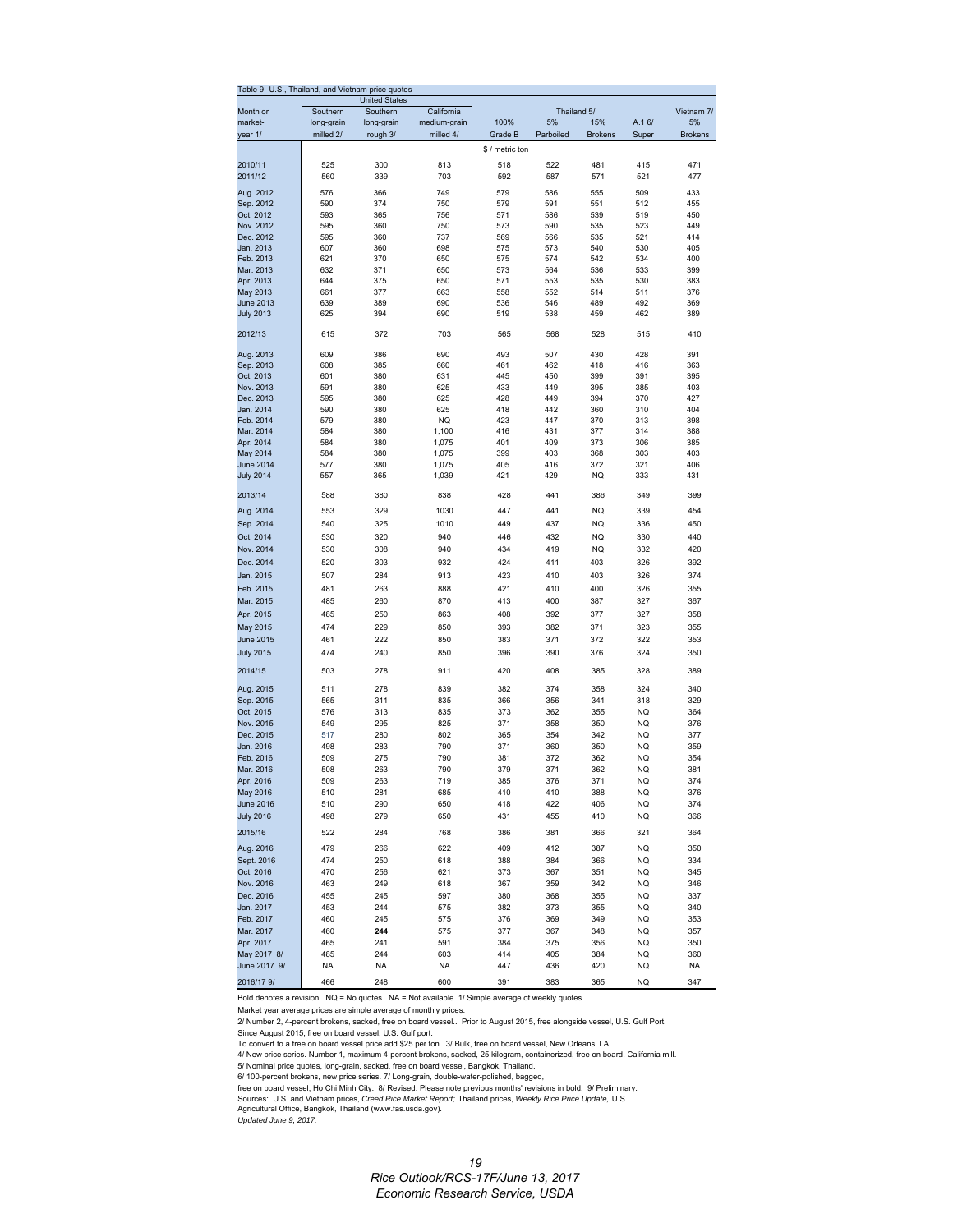|                      | Table 10--Global rice producers: annual production, monthly revisions, and annual changes 1/<br>2017/18 2/ |         |            |             |                   |         |         |             |             |  |  |
|----------------------|------------------------------------------------------------------------------------------------------------|---------|------------|-------------|-------------------|---------|---------|-------------|-------------|--|--|
|                      |                                                                                                            |         | 2016/17 2/ |             |                   |         |         |             |             |  |  |
|                      |                                                                                                            | May     | June       | Monthly     | Annual            | May     | June    | Monthly     | Annual      |  |  |
| Country              | 2016/16                                                                                                    | 2017    | 2017       | revisions   | changes           | 2017    | 2017    | revisions   | changes     |  |  |
|                      |                                                                                                            |         |            |             | 1,000 metric tons |         |         |             |             |  |  |
| Afghanistan          | 398                                                                                                        | 403     | 403        | $\mathbf 0$ | 5                 | 403     | 403     | $\mathbf 0$ | $\mathbf 0$ |  |  |
| Argentina            | 910                                                                                                        | 923     | 923        | $\mathbf 0$ | 13                | 880     | 880     | 0           | $-43$       |  |  |
| Australia            | 180                                                                                                        | 627     | 627        | $\mathbf 0$ | 447               | 630     | 630     | $\mathbf 0$ | 3           |  |  |
| Bangladesh           | 34,500                                                                                                     | 34,578  | 34,578     | $\mathbf 0$ | 78                | 34,700  | 34,700  | 0           | 122         |  |  |
| <b>Brazil</b>        | 7,210                                                                                                      | 8,160   | 8,160      | $\mathbf 0$ | 950               | 8,000   | 8,000   | 0           | $-160$      |  |  |
| <b>Burma</b>         | 12,160                                                                                                     | 12,400  | 12,400     | 0           | 240               | 12,300  | 12,300  | 0           | $-100$      |  |  |
| Cambodia             | 4,847                                                                                                      | 4,950   | 4,950      | 0           | 103               | 5,000   | 5,000   | 0           | 50          |  |  |
| China                | 145,770                                                                                                    | 144,850 | 144,850    | $\mathbf 0$ | $-920$            | 145,000 | 145,000 | $\mathbf 0$ | 150         |  |  |
| Colombia             | 1,400                                                                                                      | 1,650   | 1,718      | 68          | 318               | 1,770   | 1,598   | $-172$      | $-120$      |  |  |
| Cote d'Ivoire        | 1,399                                                                                                      | 1,335   | 1,335      | $\pmb{0}$   | $-64$             | 1,430   | 1,430   | 0           | 95          |  |  |
| Cuba                 | 395                                                                                                        | 433     | 433        | $\pmb{0}$   | 38                | 370     | 370     | 0           | $-63$       |  |  |
| Dominican Republic   | 536                                                                                                        | 477     | 477        | $\mathbf 0$ | $-59$             | 500     | 500     | 0           | 23          |  |  |
| Ecuador              | 750                                                                                                        | 660     | 660        | 0           | $-90$             | 690     | 690     | 0           | 30          |  |  |
| Egypt                | 4,000                                                                                                      | 4,800   | 4,800      | $\mathbf 0$ | 800               | 4,000   | 4,000   | $\mathbf 0$ | $-800$      |  |  |
| European Union       | 2,045                                                                                                      | 2,070   | 2,070      | $\mathbf 0$ | 25                | 2,082   | 2,082   | 0           | 12          |  |  |
| Ghana                | 385                                                                                                        | 396     | 396        | 0           | 11                | 390     | 390     | 0           | $-6$        |  |  |
| Guinea               | 1,351                                                                                                      | 1,435   | 1,435      | $\mathbf 0$ | 84                | 1,386   | 1,386   | $\mathbf 0$ | $-49$       |  |  |
| Guyana               | 688                                                                                                        | 560     | 560        | 0           | $-128$            | 690     | 605     | $-85$       | 45          |  |  |
| India                | 104,408                                                                                                    | 106,500 | 108,000    | 1,500       | 3,592             | 106,000 | 106,000 | 0           | $-2,000$    |  |  |
| Indonesia            | 36,200                                                                                                     | 37,150  | 37,150     | 0           | 950               | 37,000  | 37,000  | 0           | $-150$      |  |  |
| Iran                 | 1,782                                                                                                      | 1,782   | 1,782      | $\mathbf 0$ | $\pmb{0}$         | 1,782   | 1,782   | 0           | $\mathbf 0$ |  |  |
| Iraq                 | 110                                                                                                        | 173     | 173        | $\pmb{0}$   | 63                | 173     | 173     | 0           |             |  |  |
| Japan                | 7,670                                                                                                      | 7,780   | 7,780      | 0           | 110               | 7,600   | 7,600   | 0           | $-180$      |  |  |
| Korea, North         | 1,300                                                                                                      | 1,600   | 1,600      | 0           | 300               | 1,600   | 1,600   | 0           | $\pmb{0}$   |  |  |
| Korea, South         | 4,327                                                                                                      | 4,197   | 4,197      | 0           | $-130$            | 3,900   | 3,900   | 0           | $-297$      |  |  |
| Laos                 | 1,925                                                                                                      | 1,950   | 1,950      | $\mathbf 0$ | 25                | 2,000   | 2,000   | 0           | 50          |  |  |
| Liberia              | 186                                                                                                        | 170     | 170        | 0           | $-16$             | 170     | 170     | 0           | $\mathbf 0$ |  |  |
| Madagascar           | 2,382                                                                                                      | 2,442   | 2,442      | $\mathbf 0$ | 60                | 2,240   | 2,240   | $\mathbf 0$ | $-202$      |  |  |
| Malaysia             | 1,800                                                                                                      | 1,820   | 1,820      | $\mathbf 0$ | 20                | 1,820   | 1,820   | 0           | $\mathbf 0$ |  |  |
| Mali                 | 1,515                                                                                                      | 1,800   | 1,800      | $\mathbf 0$ | 285               | 1,735   | 1,735   | 0           | $-65$       |  |  |
| Mexico               | 156                                                                                                        | 190     | 190        | 0           | 34                | 199     | 199     | 0           | 9           |  |  |
| Mozambique           | 232                                                                                                        | 213     | 213        | 0           | $-19$             | 234     | 234     | 0           | 21          |  |  |
| Nepal                | 2,863                                                                                                      | 3,224   | 3,224      | 0           | 361               | 3,250   | 3,250   | 0           | 26          |  |  |
| Nigeria              | 2,709                                                                                                      | 2,700   | 2,700      | 0           | -9                | 2,772   | 2,772   | 0           | 72          |  |  |
| Pakistan             | 6,800                                                                                                      | 6,800   | 6,800      | $\mathbf 0$ | $\pmb{0}$         | 6,900   | 6,900   | 0           | 100         |  |  |
| Paraguay             | 450                                                                                                        | 502     | 502        | $\mathbf 0$ | 52                | 643     | 643     | 0           | 141         |  |  |
| Peru                 | 2,174                                                                                                      | 2,200   | 2,200      | $\mathbf 0$ | 26                | 2,200   | 2,200   | 0           | $\mathbf 0$ |  |  |
| Philippines          | 11,000                                                                                                     | 11,500  | 11,500     | $\mathbf 0$ | 500               | 11,200  | 11,200  | $\mathbf 0$ | $-300$      |  |  |
| <b>Russia</b>        | 722                                                                                                        | 703     | 703        | 0           | $-19$             | 700     | 700     | 0           | $-3$        |  |  |
| Sierra Leone         | 801                                                                                                        | 801     | 801        | 0           | 0                 | 756     | 756     | 0           | $-45$       |  |  |
| Sri Lanka            | 3,294                                                                                                      | 2,350   | 2,350      | 0           | $-944$            | 3,300   | 3,300   | 0           | 950         |  |  |
| Taiwan               | 1,112                                                                                                      | 1,144   | 1,144      | 0           | 32                | 1,144   | 1,144   | 0           | $\mathbf 0$ |  |  |
| Tanzania             | 1,782                                                                                                      | 1,848   | 1,848      | 0           | 66                | 1,848   | 1,848   | 0           | $\mathbf 0$ |  |  |
| Thailand             | 15,800                                                                                                     | 18,600  | 18,600     | 0           | 2,800             | 19,500  | 19,500  | 0           | 900         |  |  |
| Turkey               | 500                                                                                                        | 500     | 500        | 0           | 0                 | 520     | 520     | 0           | 20          |  |  |
| Uganda               | 150                                                                                                        | 150     | 150        | $\pmb{0}$   | 0                 | 150     | 150     | 0           | $\mathbf 0$ |  |  |
| <b>United States</b> | 6,133                                                                                                      | 7,117   | 7,117      | 0           | 984               | 6,382   | 6,382   | 0           | $-735$      |  |  |
| Uruguay              | 913                                                                                                        | 966     | 955        | $-11$       | 42                | 960     | 960     | 0           | 5           |  |  |
| Venezuela            | 340                                                                                                        | 305     | 305        | 0           | $-35$             | 310     | 310     | 0           | 5           |  |  |
| Vietnam              | 27,584                                                                                                     | 27,861  | 27,861     | 0           | 277               | 28,100  | 28,100  | 0           | 239         |  |  |
| Subtotal             | 468,044                                                                                                    | 477,745 | 479,302    | 1,557       | 11,258            | 477,309 | 477,052 | $-257$      | $-2,250$    |  |  |
| <b>Others</b>        | 3,821                                                                                                      | 3,795   | 3,795      | 0           | $-26$             | 3,989   | 3,989   | 0           | 194         |  |  |
|                      |                                                                                                            |         |            |             |                   |         |         |             |             |  |  |
| World total          | 471,865                                                                                                    | 481,540 | 483,097    | 1,557       | 11,232            | 481,298 | 481,041 | -257        | $-2,056$    |  |  |

-- Not reported. 1/ Market year production on a milled basis. 2/ Projected.

Source: *Production, Supply, & Distribution Online Data Base,* USDA, Foreign Agricultural Service, http://www.fas.usda.gov/psdonline/psdHome.aspx. *Updated June 12, 2017.*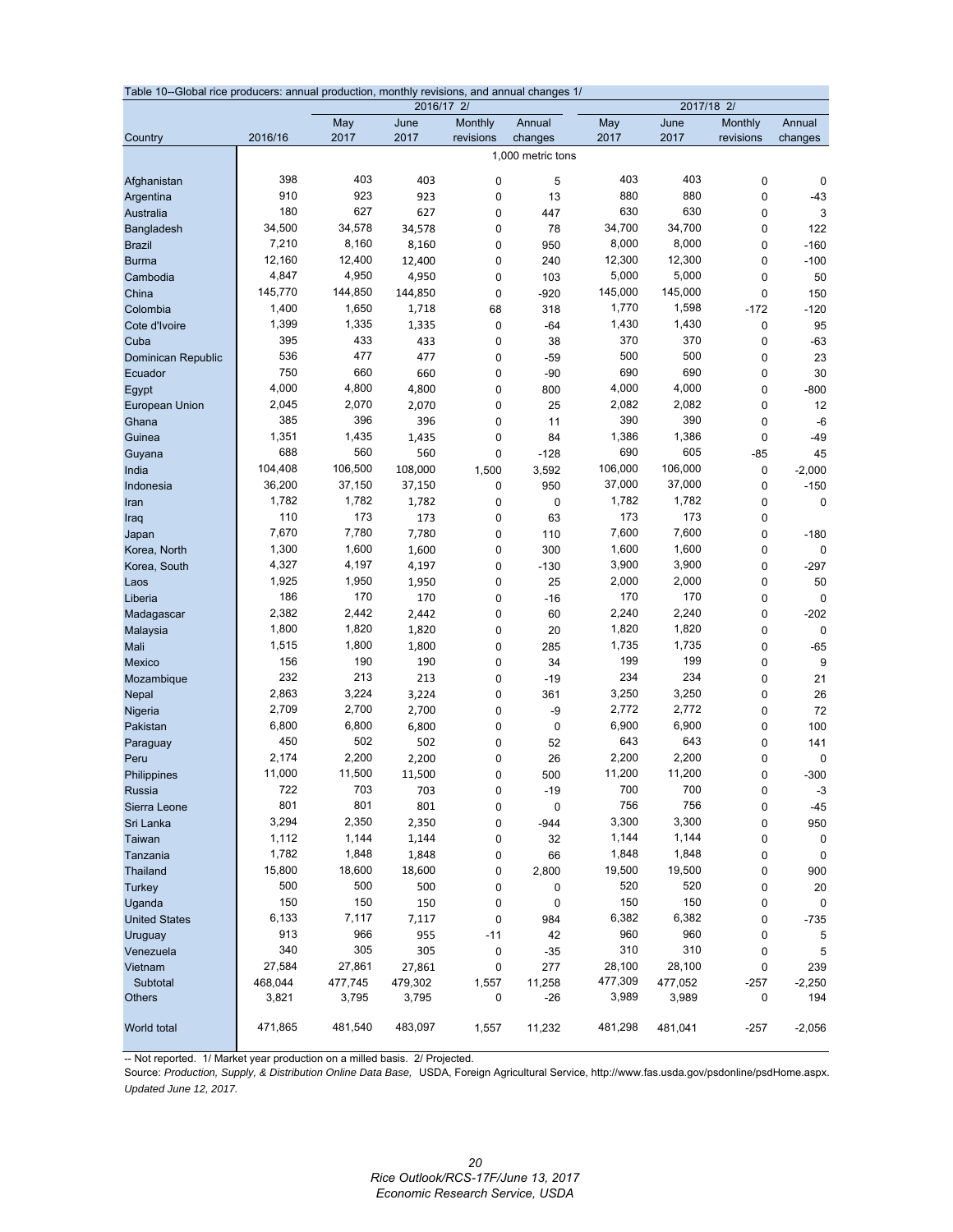| Table 11--Global rice exporters; calendar year exports, monthly revisions, and annual changes |        |        |         |             |                                  |        |         |             |             |
|-----------------------------------------------------------------------------------------------|--------|--------|---------|-------------|----------------------------------|--------|---------|-------------|-------------|
|                                                                                               |        |        | 2017 1/ |             |                                  |        | 2018 1/ |             |             |
|                                                                                               |        | May    | June    | Monthly     | Annual                           | May    | June    | Monthly     | Annual      |
| Country                                                                                       | 2016   | 2017   | 2017    | revisions   | changes                          | 2017   | 2017    | revisions   | changes     |
|                                                                                               |        |        |         |             | 1,000 metric tons (milled basis) |        |         |             |             |
|                                                                                               |        |        |         |             |                                  |        |         |             |             |
| Argentina                                                                                     | 527    | 550    | 550     | $\mathbf 0$ | 23                               | 450    | 450     | 0           | $-100$      |
| Australia                                                                                     | 165    | 250    | 250     | $\pmb{0}$   | 85                               | 325    | 325     | $\pmb{0}$   | 75          |
| <b>Brazil</b>                                                                                 | 641    | 800    | 800     | $\mathbf 0$ | 159                              | 700    | 700     | 0           | $-100$      |
| <b>Burma</b>                                                                                  | 1,300  | 1,600  | 1,600   | $\pmb{0}$   | 300                              | 1,700  | 1,700   | 0           | 100         |
| Cambodia                                                                                      | 1,150  | 1,200  | 1,200   | $\mathbf 0$ | 50                               | 1,250  | 1,250   | $\pmb{0}$   | 50          |
| China                                                                                         | 368    | 500    | 500     | $\mathbf 0$ | 132                              | 800    | 800     | 0           | 300         |
| Cote d'Ivoire                                                                                 | 25     | 30     | 30      | $\mathbf 0$ | 5                                | 30     | 30      | 0           | $\mathbf 0$ |
| Egypt                                                                                         | 200    | 100    | 100     | $\mathbf 0$ | $-100$                           | 200    | 200     | 0           | 100         |
| <b>European Union</b>                                                                         | 270    | 250    | 250     | $\mathbf 0$ | $-20$                            | 250    | 250     | 0           | $\mathbf 0$ |
| Guinea                                                                                        | 80     | 80     | 80      | $\mathbf 0$ | $\mathbf 0$                      | 80     | 80      | 0           | $\Omega$    |
| Guyana                                                                                        | 460    | 500    | 450     | $-50$       | $-10$                            | 500    | 500     | 0           | 50          |
| India                                                                                         | 10,040 | 10,000 | 10,500  | 500         | 460                              | 10,000 | 10,000  | 0           | $-500$      |
| Japan                                                                                         | 70     | 75     | 75      | $\pmb{0}$   | 5                                | 80     | 80      | $\pmb{0}$   | 5           |
| Kazakhstan                                                                                    | 41     | 50     | 50      | $\mathbf 0$ | 9                                | 50     | 50      | 0           | $\mathbf 0$ |
| Pakistan                                                                                      | 4,300  | 4,000  | 4,000   | $\pmb{0}$   | $-300$                           | 4,100  | 4,100   | $\pmb{0}$   | 100         |
| Paraguay                                                                                      | 557    | 470    | 470     | $\mathbf 0$ | $-87$                            | 500    | 500     | 0           | 30          |
| Peru                                                                                          | 50     | 60     | 60      | 0           | 10                               | 60     | 60      | 0           | 0           |
| <b>Russia</b>                                                                                 | 198    | 180    | 180     | $\mathbf 0$ | $-18$                            | 180    | 180     | $\mathbf 0$ | $\mathbf 0$ |
| Senegal                                                                                       | 10     | 10     | 10      | $\mathbf 0$ | $\mathbf 0$                      | 10     | 10      | 0           | $\mathbf 0$ |
| South Africa                                                                                  | 145    | 110    | 110     | $\mathbf 0$ | $-35$                            | 120    | 120     | 0           | 10          |
| Surinam                                                                                       | 40     | 45     | 45      | $\pmb{0}$   | 5                                | 45     | 45      | 0           | $\mathbf 0$ |
| Tanzania                                                                                      | 30     | 30     | 30      | 0           | $\mathbf 0$                      | 30     | 30      | 0           | $\mathbf 0$ |
| <b>Thailand</b>                                                                               | 9,867  | 10,000 | 10,000  | $\mathbf 0$ | 133                              | 10,000 | 10,000  | $\pmb{0}$   | $\pmb{0}$   |
| <b>Turkey</b>                                                                                 | 55     | 50     | 50      | $\mathbf 0$ | $-5$                             | 50     | 50      | $\pmb{0}$   | $\mathbf 0$ |
| Uganda                                                                                        | 40     | 40     | 40      | $\mathbf 0$ | $\mathbf 0$                      | 40     | 40      | $\pmb{0}$   | $\mathbf 0$ |
| <b>United States</b>                                                                          | 3,409  | 3,550  | 3,600   | 50          | 191                              | 3,500  | 3,550   | 50          | $-50$       |
| Uruguay                                                                                       | 996    | 900    | 900     | $\mathbf 0$ | $-96$                            | 900    | 900     | 0           | $\mathbf 0$ |
| Venezuela                                                                                     | 100    | 40     | 40      | $\mathbf 0$ | $-60$                            | 40     | 40      | 0           | 0           |
| Vietnam                                                                                       | 5,088  | 5,600  | 5,600   | $\mathbf 0$ | 512                              | 6,000  | 6,000   | 0           | 400         |
| Subtotal                                                                                      | 40,222 | 41,070 | 41,570  | 500         | 1,348                            | 41,990 | 42,040  | 50          | 470         |
| Other                                                                                         | 254    | 249    | 292     | 43          | 38                               | 259    | 259     | 0           | (33)        |
| World total                                                                                   | 40,476 | 41,319 | 41,862  | 543         | 1,386                            | 42,249 | 42,299  | 50          | 437         |
| U.S. Share                                                                                    | 8.4%   | 8.6%   | 8.6%    |             |                                  | 0      | 8.4%    | 0           |             |

-- Not reported. Note: All trade data are reported on a calendar year basis.

1/ Projected.

Source: *Production, Supply, & Distribution Online Data Base,* USDA, Foreign Agricultural Service, http://www.fas.usda.gov/psdonline/psdHome.aspx *Last updated June 12, 2017.*